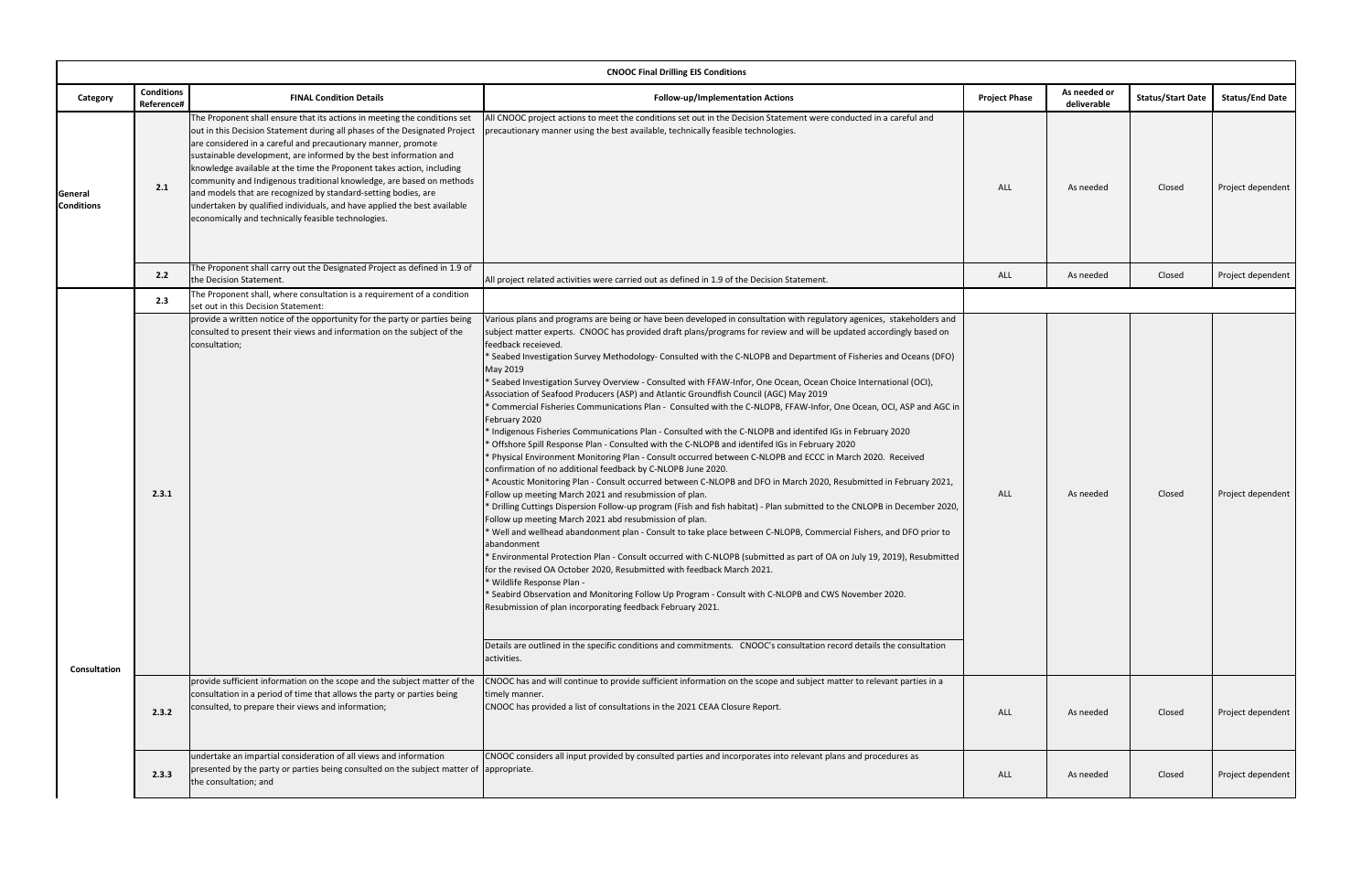| 2.3.4 | advise in a timely manner the party or parties being consulted on how the<br>views and information received have been considered by the Proponent.                                                                                                                                                                                                                                                                                                                                                                                                                                                                                                                                                                                                                           | Where consultation is required as a condition set out in the decisions statement, CNOOC conducted engagement with all<br>parties in accordance to the requirements of 2.3.1 to 2.3.4.<br>CNOOC has provided a summary of consultations in the 2021 CEAA Closure Report.                                                                                                               | <b>ALL</b> | As needed   | Closed | Project dependent |
|-------|------------------------------------------------------------------------------------------------------------------------------------------------------------------------------------------------------------------------------------------------------------------------------------------------------------------------------------------------------------------------------------------------------------------------------------------------------------------------------------------------------------------------------------------------------------------------------------------------------------------------------------------------------------------------------------------------------------------------------------------------------------------------------|---------------------------------------------------------------------------------------------------------------------------------------------------------------------------------------------------------------------------------------------------------------------------------------------------------------------------------------------------------------------------------------|------------|-------------|--------|-------------------|
| 2.4   | The Proponent shall, where consultation with Indigenous groups is a<br>requirement of a condition set out in this Decision Statement,<br>communicate with each Indigenous group with respect to the manner by<br>which to satisfy the consultation requirements referred to in condition 2.3,<br>including methods of notification, the type of information and the period<br>of time to be provided when seeking input, the process to be used by the<br>Proponent to undertake impartial consideration of all views and<br>information presented on the subject of the consultation, the period of<br>time to advise Indigenous groups of how their views and information were<br>considered by the Proponent and the means by which Indigenous groups<br>will be advised. | Where consultation with Indigenous groups is a requirement of the decision statement, CNOOC followed the consultation<br>Imethods as described in section 2.3 and 2.4.                                                                                                                                                                                                                | <b>ALL</b> | As needed   | Closed | Project dependent |
| 2.5   | The Proponent shall, where a follow-up program is a requirement of a<br>condition set out in this Decision Statement, determine the following<br>information, for each follow-up program:                                                                                                                                                                                                                                                                                                                                                                                                                                                                                                                                                                                    |                                                                                                                                                                                                                                                                                                                                                                                       |            |             |        |                   |
| 2.5.1 | the methodology, location, frequency, timing and duration of monitoring<br>associated with the follow-up program as necessary to verify the accuracy<br>of the environmental assessment predictions as they pertain to the<br>particular condition and to determine the effectiveness of any mitigation<br>measure(s);                                                                                                                                                                                                                                                                                                                                                                                                                                                       | Where required as a condition, the follow-up program detailed the methodology, location, frequency, timing and duration<br>of monitoring activities. CNOOC engaged with Regulators and stakeholders as required in the development of any follow-<br>up programs (bird monitoring, underwater sound monitoring, drill cutting dispersion monitoring and marine mammal<br>monitoring). | <b>ALL</b> | Deliverable | Closed | Project dependent |
| 2.5.2 | the scope, content and frequency of reporting of the results of the follow-<br>up program;                                                                                                                                                                                                                                                                                                                                                                                                                                                                                                                                                                                                                                                                                   | For any required follow-up programs, the scope, content and frequency of reporting of results were specified in the various<br>follow-up programs (bird monitoring, underwater sound monitoring, drill cutting dispersion monitoring and marine<br>mammal monitoring).                                                                                                                | ALL        | Deliverable | Closed | Project dependent |
| 2.5.3 | the levels of environmental change relative to baseline conditions and<br>predicted effects as described in the Environmental Impact Statement,<br>that would require the Proponent to implement modified or additional<br>mitigation measure(s), including instances where the Proponent may be<br>required to stop Designated Project activities; and                                                                                                                                                                                                                                                                                                                                                                                                                      | For any required follow-up programs, CNOOC will engage with the Regulators to determine if the implementation of<br>modified or additional mitigation measures are required based on the levels of environmental change relative to baseline<br>conditions.                                                                                                                           | ALL        | Deliverable | Closed | Project dependent |
| 2.5.4 | the technically and economically feasible mitigation measures to be<br>implemented by the Proponent if monitoring conducted as part of the<br>follow-up program shows that the levels of environmental change have<br>reached or exceeded the limits referred to in condition 2.5.3.                                                                                                                                                                                                                                                                                                                                                                                                                                                                                         | For any required follow-up programs, CNOOC will engage with the Regulators to determine the technically and<br>economically feasible mitigation measures required if monitoring conducted as part of the follow-up program shows that<br>the levels of environmental change have reached or exceeded the limits referred to in condition 2.5.3.                                       | Post Ops   | Deliverable | Closed | Project dependent |
|       | the Board prior to the implementation of each follow-up program. The                                                                                                                                                                                                                                                                                                                                                                                                                                                                                                                                                                                                                                                                                                         | The Proponent shall submit the information referred to in condition 2.5 to Where follow-up programs were required, the information referred to in condition 2.5 was provided to the C-NLOPB prior<br>to the implementation of the follow-up program.                                                                                                                                  | Pre Ops    | Deliverable | Closed | Project dependent |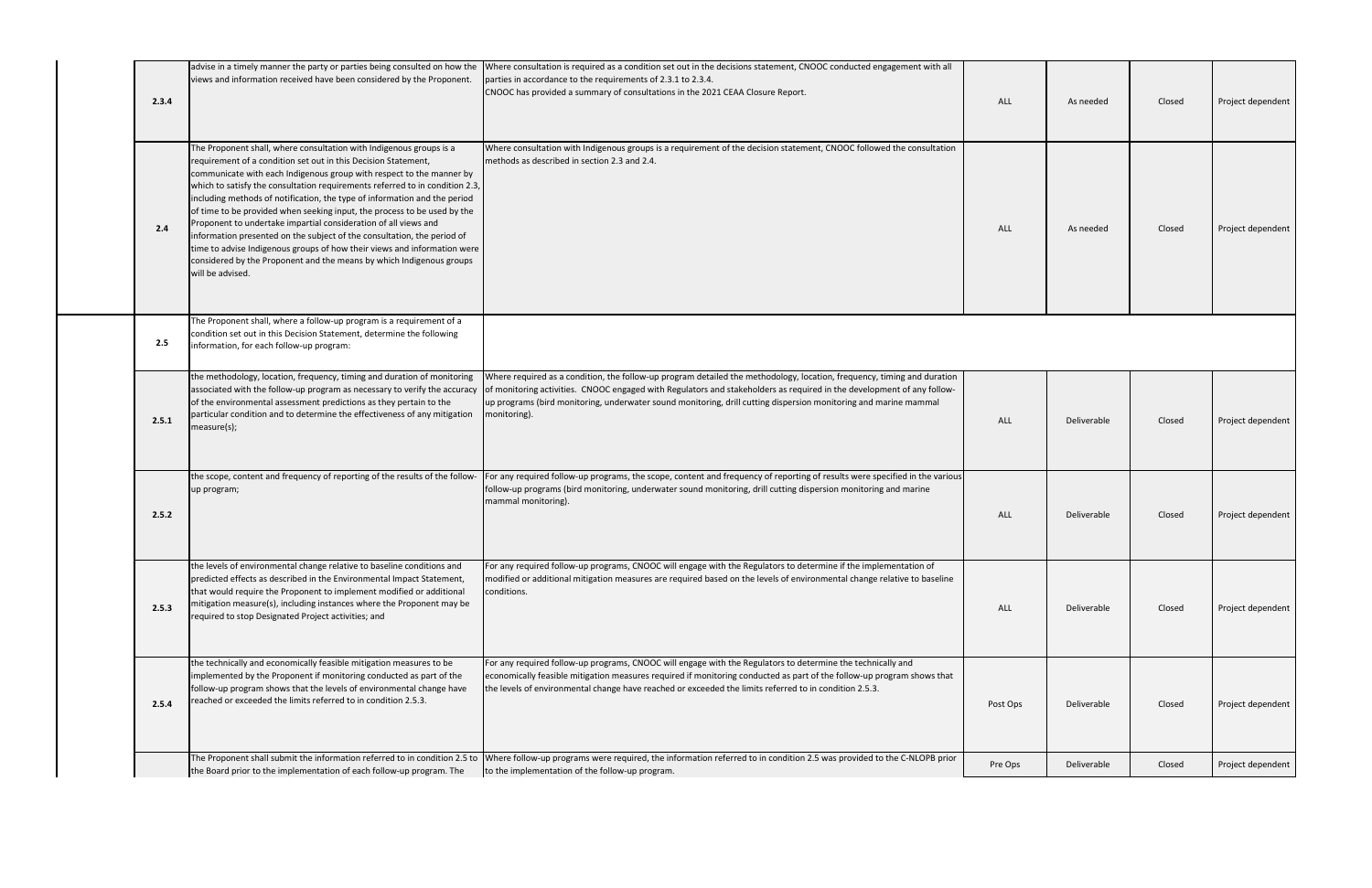| Follow-up and<br>adaptive<br>management | 2.6   | Proponent shall update that information in consultation with relevant<br>authorities during the implementation of each follow-up program, and<br>shall provide the updated information to the Board within 30 days of the<br>information being updated.                                                                                                                              |                                                                                                                                                                                                                                                                                                                                                                                      | During Ops | Deliverable | Closed | Project dependent |
|-----------------------------------------|-------|--------------------------------------------------------------------------------------------------------------------------------------------------------------------------------------------------------------------------------------------------------------------------------------------------------------------------------------------------------------------------------------|--------------------------------------------------------------------------------------------------------------------------------------------------------------------------------------------------------------------------------------------------------------------------------------------------------------------------------------------------------------------------------------|------------|-------------|--------|-------------------|
|                                         | 2.7   | The Proponent shall, where a follow-up program is a requirement of a<br>condition set out in this Decision Statement:                                                                                                                                                                                                                                                                |                                                                                                                                                                                                                                                                                                                                                                                      |            |             |        |                   |
|                                         |       | conduct the follow-up program according to the information determined<br>pursuant to condition 2.5;                                                                                                                                                                                                                                                                                  | All follow-up programs were conducted according to the information and plans submitted to the C-NLOPB.                                                                                                                                                                                                                                                                               | Ops        | Deliverable | Closed | Project dependent |
|                                         | 2.7.1 |                                                                                                                                                                                                                                                                                                                                                                                      | CNOOC completed the following programs:<br>* Seabirds - Bird Monitoring Program<br>* Marine Mammals and Sea Turtles - Acoustic Monitoring Program<br>* Fish and Fish Habitat - SBM Fluid Measurement<br>* Fish and Fish Habitat - Drill Cuttings Deposition                                                                                                                          | Post Ops   | Deliverable | Closed | Project dependent |
|                                         | 2.7.2 | undertake monitoring and analysis to verify the accuracy of the<br>environmental assessment as it pertains to the particular condition and/or<br>to determine the effectiveness of any mitigation measure(s);                                                                                                                                                                        | CNOOC conducted monitoring and analysis to verify accuracy of the following follow-up programs to determine the<br>effectiveness of mitigative measures:<br>* Seabirds - Bird Monitoring Program<br>* Marine Mammals and Sea Turtles - Underwater Sound Monitoring Program<br>* Fish and Fish Habitat - SBM Fluid Measurement<br>* Fish and Fish Habitat - Drill Cuttings Deposition | Post Ops   | Deliverable | Closed | Project dependent |
|                                         | 2.7.3 | determine whether modified or additional mitigation measures are<br>required based on the monitoring and analysis undertaken pursuant to<br>condition 2.7.2; and                                                                                                                                                                                                                     | Where required, CNOOC will determine if modified or additional mitigation measures based on the results of any<br>monitoring and analysis undertaken in association with condition 2.7.2. CNOOC will consult with Regulators as required for<br>any modified or additional mitigation measures.                                                                                      | Post Ops   | Deliverable | Closed | Project dependent |
|                                         | 2.7.4 | if modified or additional mitigation measures are required pursuant to<br>condition 2.7.3, develop and implement these mitigation measures in a<br>timely manner and monitor them pursuant to condition 2.7.2.                                                                                                                                                                       | If any modified or additional mitigation measures are required as per condition 2.7.3, they will be developed in<br>consultation with Regulators and implemented in a timely manner and monitored and analyzed in accordance with<br>condition 2.7.2.                                                                                                                                | Post Ops   | Deliverable | Closed | Project dependent |
|                                         | 2.8   | The Proponent shall, within 90 days of the completion of the drilling<br>program for a single year program, or annually within 90 days of the end of<br>each calendar year of a multi-year drilling program, submit to the Board<br>and the Agency a report, including an executive summary of the report in<br>both official languages. The Proponent shall document in the report: |                                                                                                                                                                                                                                                                                                                                                                                      |            |             |        |                   |
|                                         | 2.8.1 | the activities undertaken by the Proponent in the reporting year to comply<br>with each of the conditions set out in this Decision Statement;                                                                                                                                                                                                                                        | The Closure report for EL1144 was submitted on October 1st, 2021. This is within 90 days of well completion (July 6th,<br>[2021]. An executive summary in both official languages was also be submitted. Confirmed accepted as final November 23,<br>2021.                                                                                                                           | Post Ops   | Deliverable | Closed | 90 days Post Ops  |
|                                         | 2.8.2 | how the Proponent complied with condition 2.1;                                                                                                                                                                                                                                                                                                                                       | Included in the report mentioned in response to 2.8.1.                                                                                                                                                                                                                                                                                                                               | Post Ops   | Deliverable | Closed | 90 days Post Ops  |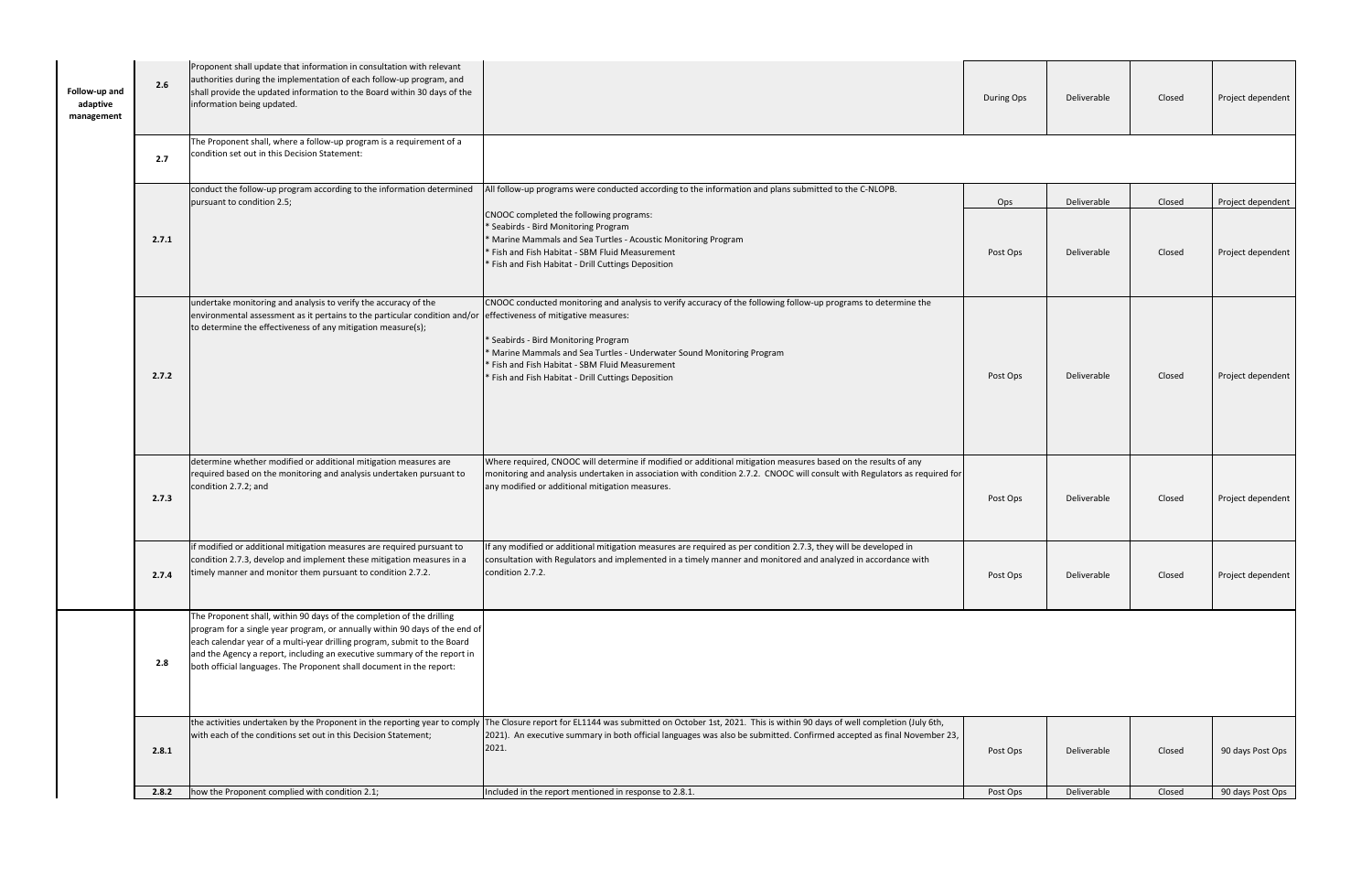| <b>Reporting</b>                             | 2.8.3 | for conditions set out in this Decision Statement for which consultation is a Included in the report mentioned in response to 2.8.1.<br>requirement, how the Proponent considered any views and information<br>that the Proponent received during or as a result of the consultation;                                                                                                                                                                                                                                                                                                                                                                                                                                                                                                                                                                                                                                                                                                             |                                                                                                                                                                                                                                                                                                                                                                                                 | Post Ops   | Deliverable | Closed  | 90 days Post Ops |
|----------------------------------------------|-------|---------------------------------------------------------------------------------------------------------------------------------------------------------------------------------------------------------------------------------------------------------------------------------------------------------------------------------------------------------------------------------------------------------------------------------------------------------------------------------------------------------------------------------------------------------------------------------------------------------------------------------------------------------------------------------------------------------------------------------------------------------------------------------------------------------------------------------------------------------------------------------------------------------------------------------------------------------------------------------------------------|-------------------------------------------------------------------------------------------------------------------------------------------------------------------------------------------------------------------------------------------------------------------------------------------------------------------------------------------------------------------------------------------------|------------|-------------|---------|------------------|
|                                              | 2.8.4 | the information referred to in conditions 2.5 and 2.6 for each follow-up<br>program;                                                                                                                                                                                                                                                                                                                                                                                                                                                                                                                                                                                                                                                                                                                                                                                                                                                                                                              | Included in the report mentioned in response to 2.8.1.                                                                                                                                                                                                                                                                                                                                          | Post Ops   | Deliverable | Closed  | 90 days Post Ops |
|                                              | 2.8.5 | the results of the follow-up program requirements identified in conditions<br>$3.12$ and 4.3; and                                                                                                                                                                                                                                                                                                                                                                                                                                                                                                                                                                                                                                                                                                                                                                                                                                                                                                 | Included in the report mentioned in response to 2.8.1.                                                                                                                                                                                                                                                                                                                                          | Post Ops   | Deliverable | Closed  | 90 days Post Ops |
|                                              | 2.8.6 | any modified or additional mitigation measures implemented or proposed<br>to be implemented by the Proponent, as determined under condition 2.7.                                                                                                                                                                                                                                                                                                                                                                                                                                                                                                                                                                                                                                                                                                                                                                                                                                                  | Included in the report mentioned in response to 2.8.1.                                                                                                                                                                                                                                                                                                                                          | Post Ops   | As needed   | Closed  | 90 days Post Ops |
| Information<br>submission and<br>publication | 2.9   | The Proponent shall cause to be published on the Internet the reports and<br>the executive summaries referred to in condition 2.8, the seabed<br>investigation survey results referred to in condition 3.6, the<br>communication plan referred to in condition 5.1, the well and wellhead<br>abandonment plan referred to in condition 5.2, the well control strategies<br>referred to in condition 6.5, the spill response plan referred to in condition<br>6.7, the Spill Impact Mitigation Assessment referred to in condition 6.11,<br>the implementation schedule referred to in condition 7.1, monitoring and<br>follow-up results for marine mammals, fish and fish habitat, and migratory<br>birds and any update(s) or revision(s) to the above documents, upon<br>submission of these documents to the parties referenced in the respective<br>conditions. The Proponent shall notify Indigenous groups of the availability<br>of these documents within 48 hours of their publication. | CNOOC developed an external website and has published the reports and executive summaries referred to in conditions<br>2.8, 3.6, 5.1, 5.2, 6.5, 6.7, 6.11, and 7.1.<br>CNOOC will notify Indigenous groups of the availability of these documents within 48 hours of their publication. CNOOC<br>will continue to post updates and notifiy Indigenous Groups as documents are posted / revised. | <b>ALL</b> | Deliverable | Ongoing | Ongoing          |
|                                              | 2.10  | this Decision Statement, the Proponent shall submit the plan to the Board<br>prior to the start of the drilling program, unless otherwise required<br>through the condition.                                                                                                                                                                                                                                                                                                                                                                                                                                                                                                                                                                                                                                                                                                                                                                                                                      | When the development of a plan is a requirement of a condition set out in  All required plans were submitted to the Board prior to the start of any drilling program and/or in advance of any particluar<br>activity that requires an activity specific plan.                                                                                                                                   | Pre-Ops    | Deliverable | Closed  | Ongoing          |
| <b>Change of</b><br>Operator                 | 2.11  | The Proponent shall notify the Agency and Indigenous groups in writing no<br>later than 60 days after the day on which there is a change of operator for<br>the Designated Project.                                                                                                                                                                                                                                                                                                                                                                                                                                                                                                                                                                                                                                                                                                                                                                                                               | CNOOC will notify the Agency and Indigenous groups in writing no later than 60 days after the day of which there is a<br>change of Operator for the Designated Project.                                                                                                                                                                                                                         | ALL        | As needed   | Ongoing | Ongoing          |
|                                              | 2.12  | The Proponent shall consult with Indigenous groups and relevant<br>authorities prior to notifying the Board and the Agency of any potential<br>changes to the Designated Project, as described in condition 2.13.                                                                                                                                                                                                                                                                                                                                                                                                                                                                                                                                                                                                                                                                                                                                                                                 | In the event of potential changes to the Designated Project, CNOOC will engage Indigenous groups and relevant authorities<br>prior to notification to the Board and Agency.                                                                                                                                                                                                                     | ALL        | As needed   | Ongoing | Ongoing          |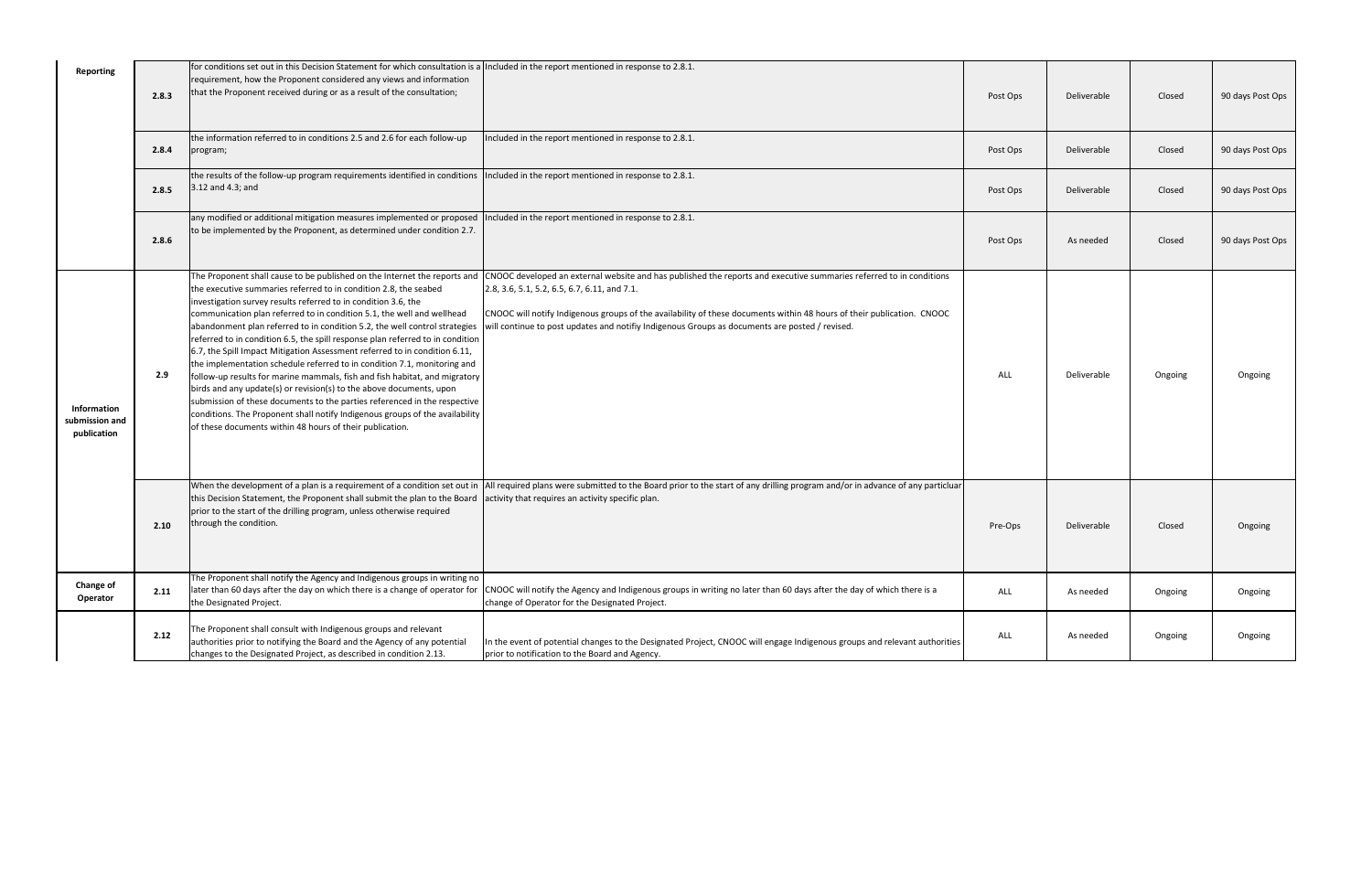| <b>Change of</b><br><b>Designated</b><br>Project | 2.13 | The Proponent shall notify the Board and the Agency in writing of any<br>potential changes to the Designated Project that would result in a change<br>to the Designated Project description included in the Decision Statement<br>or that may result in adverse environmental effects. In notifying the Board<br>and the Agency, the Proponent shall provide a description of the change(s)<br>to the Designated Project, the predicted adverse environmental effects<br>and the proposed mitigation measures and follow-up requirements to be<br>implemented by the Proponent to ensure that the changes do not result in<br>adverse environmental effects greater than those predicted in the<br>environmental assessment report. The Proponent shall also describe the<br>results of the consultation with Indigenous groups and relevant<br>authorities. | CNOOC will provide, in writing, notification to the Board and Agency of any potential changes to the Designated Project<br>that would result in a change to the Designated Project description as required in condition 2.13, including the results of<br>any consultations with Indigenous groups and relevant authorities.          | ALL             | As needed                  | Ongoing          | Ongoing          |
|--------------------------------------------------|------|--------------------------------------------------------------------------------------------------------------------------------------------------------------------------------------------------------------------------------------------------------------------------------------------------------------------------------------------------------------------------------------------------------------------------------------------------------------------------------------------------------------------------------------------------------------------------------------------------------------------------------------------------------------------------------------------------------------------------------------------------------------------------------------------------------------------------------------------------------------|---------------------------------------------------------------------------------------------------------------------------------------------------------------------------------------------------------------------------------------------------------------------------------------------------------------------------------------|-----------------|----------------------------|------------------|------------------|
|                                                  | 3.1  | The Proponent shall treat all discharges from offshore drilling into the<br>marine environment which, at a minimum, will meet the volumes and<br>concentration limits identified in the Offshore Waste Treatment<br>Guidelines, issued jointly by the National Energy Board, the Canada-<br>Newfoundland and Labrador Offshore Petroleum Board, the Canada-Nova<br>Scotia Offshore Petroleum Board, and any other legislative requirements,<br>where applicable.                                                                                                                                                                                                                                                                                                                                                                                             | All discharges will be treated in accordance with the requirements of the Offshore Waste Treatment Guidelines and any<br>other legislative requirements. Details have been provided/outlined in the various CNOOC documents including the<br>Environment Protection Plan (EPP), Compliance Monitoring Plan and Waste Management Plan. | Ops             | Deliverable                | Closed           | Closed           |
|                                                  |      | The Proponent shall dispose of spent or excess synthetic-based drilling<br>muds that are not re-used at an approved on-shore facility.                                                                                                                                                                                                                                                                                                                                                                                                                                                                                                                                                                                                                                                                                                                       | CNOOC will dispose of any spent or excess synthetic-based drilling muds that are not re-used at an approved on-shore<br>facility as outlined in the Environmental Protection Plan and Waste Management Plan.                                                                                                                          | Ops a           | Deliverable                | Closed           | Closed           |
|                                                  | 3.2  |                                                                                                                                                                                                                                                                                                                                                                                                                                                                                                                                                                                                                                                                                                                                                                                                                                                              |                                                                                                                                                                                                                                                                                                                                       | Post Ops        | Deliverable                | Closed           | Closed           |
|                                                  | 3.3  | The Proponent shall apply, at a minimum, the standards identified in the<br>Offshore Chemical Selection Guidelines for Drilling & Production Activities developed in accordance with the Offshore Chemical Selection Guidelines.<br>on Frontier Lands, issued jointly by the National Energy Board, the Canada-<br>Newfoundland and Labrador Offshore Petroleum Board and the Canada-<br>Nova Scotia Offshore Petroleum Board, to select lower toxicity chemicals<br>for use and discharge into the marine environment, including drilling fluid<br>constituents, and shall submit any necessary risk justification pursuant to<br>the guidelines to the Board for acceptance prior to use.                                                                                                                                                                  | The process for the selection and use of all chemicals is detailed in the CNOOC Chemical Management Plan which has been                                                                                                                                                                                                               | Ops<br>Post Ops | Deliverable<br>Deliverable | Closed<br>Closed | Closed<br>Closed |
|                                                  |      | The Proponent shall treat all discharges from supply vessels into the<br>marine environment in accordance with the International Maritime                                                                                                                                                                                                                                                                                                                                                                                                                                                                                                                                                                                                                                                                                                                    | Requirements for discharges from supply vessels is outlined in the CNOOC EPP and Marine Operations Manual and will<br>meet legislative requirements.                                                                                                                                                                                  |                 |                            |                  |                  |
|                                                  | 3.4  | Organization's International Convention for the Prevention of Pollution<br>from Ships and any other legislative requirements, where applicable.                                                                                                                                                                                                                                                                                                                                                                                                                                                                                                                                                                                                                                                                                                              |                                                                                                                                                                                                                                                                                                                                       | Ops             | As needed                  | Closed           | Closed           |
|                                                  | 3.5  | The Proponent shall conduct a pre-drill survey with qualified individual(s)<br>at each well site to confirm the presence or absence of any unexploded<br>ordnance or other seabed hazards. If any such ordnance or seabed hazard<br>is detected, it shall not be disturbed and the Proponent shall contact the<br>Canadian Coast Guard's Joint Rescue Coordination Centre in Halifax and<br>the Board to determine an appropriate course of action, prior to<br>commencing drilling.                                                                                                                                                                                                                                                                                                                                                                         | CNOOC conducted a visual seabed survey in July 2019 using qualified individuals for the Pelles A-71 and Black Knight L-91<br>well locations and no unexploded ordnance were found.                                                                                                                                                    | Pre-Ops         | Deliverable                | Closed           | Closed           |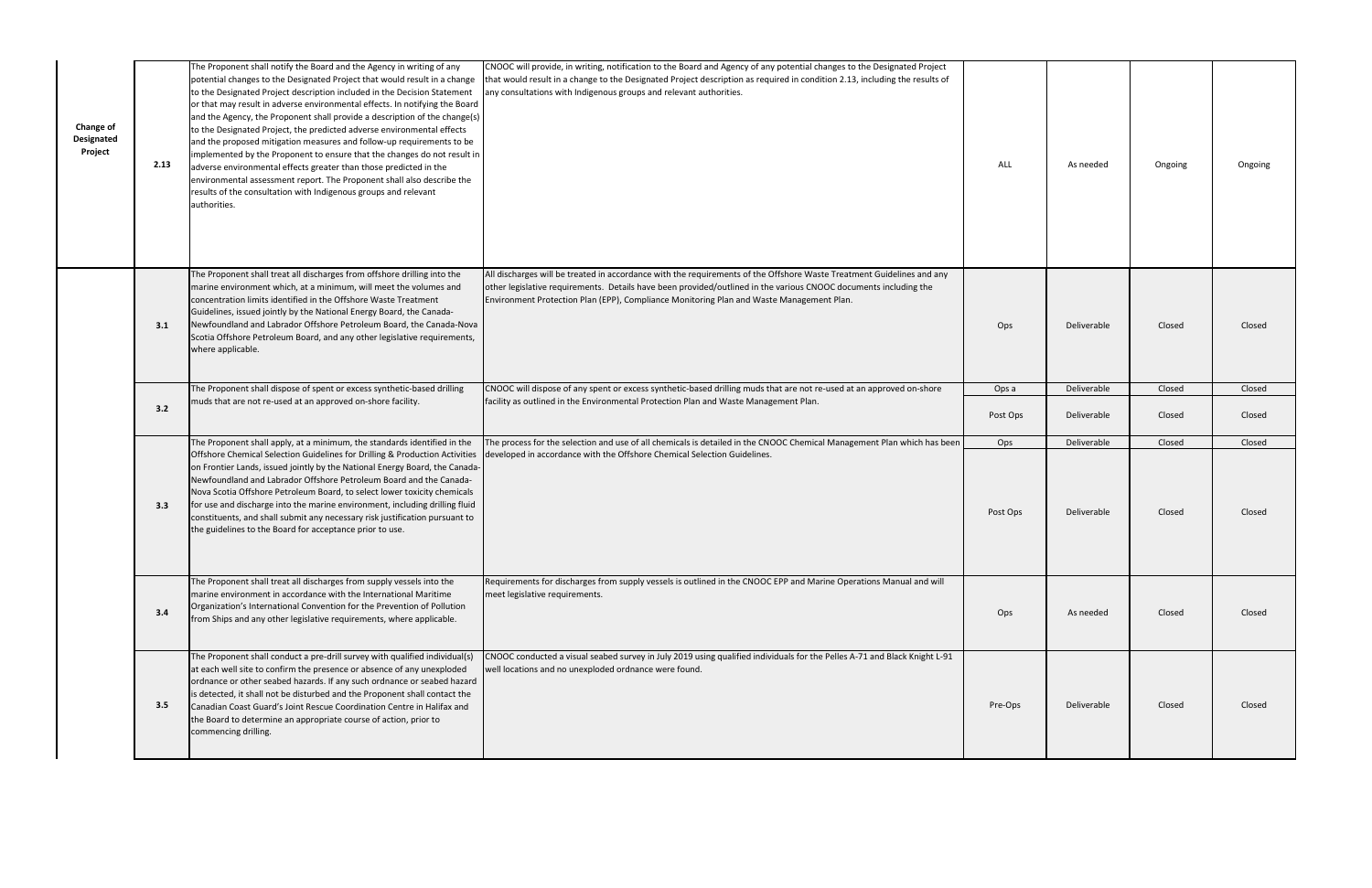| 3.6 | The Proponent shall develop and conduct, in consultation with Fisheries<br>and Oceans Canada and the Board, a seabed investigation survey to<br>confirm the presence or absence of any aggregations of habitat-forming<br>corals or sponges or any other environmentally sensitive features prior to<br>drilling a well. The Proponent shall retain the services of an individual that<br>is qualified to operate the equipment used to conduct the survey(s).<br>Survey transect length and pattern around well sites shall be based on<br>applicable drill cutting dispersion model results. Transects around anchor<br>sites should extend at least 50 metres from each structure.                                                                                                                                                                                  | CNOOC met with the Department of Fisheries and Oceans (DFO) and the Board and reached agreement on the seabed<br>investigation survey design for the 2019 field program in advance of the 2020 drilling campaign.<br>The 2019 field program did incorporate the drill cuttings dispersion modelling results. A site survey report was submitted<br>to the C-NLOPB on February 12, 2020.                                                                                                                                                                                                                                                                                                                                                                                                                                                                                                                                                                                                                                                                                                 | Pre-Ops | Deliverable | Closed | Closed |
|-----|------------------------------------------------------------------------------------------------------------------------------------------------------------------------------------------------------------------------------------------------------------------------------------------------------------------------------------------------------------------------------------------------------------------------------------------------------------------------------------------------------------------------------------------------------------------------------------------------------------------------------------------------------------------------------------------------------------------------------------------------------------------------------------------------------------------------------------------------------------------------|-----------------------------------------------------------------------------------------------------------------------------------------------------------------------------------------------------------------------------------------------------------------------------------------------------------------------------------------------------------------------------------------------------------------------------------------------------------------------------------------------------------------------------------------------------------------------------------------------------------------------------------------------------------------------------------------------------------------------------------------------------------------------------------------------------------------------------------------------------------------------------------------------------------------------------------------------------------------------------------------------------------------------------------------------------------------------------------------|---------|-------------|--------|--------|
| 3.7 | If the survey(s) conducted in accordance with condition 3.6 confirm(s) the<br>presence of aggregations of habitat-forming corals or sponges, or if other<br>environmentally sensitive features are identified by a qualified individual,<br>the Proponent shall change the location of the anchor(s) or well on the<br>seafloor or redirect drill cuttings discharges to avoid affecting the<br>aggregations of habitat-forming corals or sponges or other<br>environmentally sensitive features, unless not technically feasible, as<br>determined in consultation with the Board. If not technically feasible, the<br>Proponent shall consult with the Board and Fisheries and Oceans Canada<br>prior to commencing drilling to determine an appropriate course of action,<br>subject to the approval of the Board, including any additional mitigation<br>measures. | During the 2019 visual seabed survey at the Pelles A-71, the original proposed well location was moved 30m on a 193<br>degree heading to avoid cluster of five sea pen corals located roughly 80m from the orginal proposed well location. The<br>survey was then completed with no additional aggregations of habitat-forming corals or sponges or any other<br>environmentally sensitive features within 100m of the revised Pelles A-71 well location. There were no aggregations of<br>habitat-forming corals or sponges or any other environmentally sensitive features found within 100m of the Black Knight L-<br>91 proposed well location. A site survey report has been prepared and was submitted to the C-NLOPB on February 12,<br>2020.<br>CNOOC will consult with the DFO and the Board during future seabed investigation surveys if aggregations of habitat-<br>forming corals or sponges or any other environmentally sensitive features are found within 100m of the proposed well<br>location and it is not technically feasible to move the proposed well location. | Pre-Ops | Deliverable | Closed | Closed |
| 3.8 | The Proponent shall apply Fisheries and Oceans Canada's Statement of<br>Canadian Practice with Respect to the Mitigation of Seismic Sound in the<br>Marine Environment during the planning and the conduct of vertical<br>seismic surveys. In doing so, the Proponent shall establish a safety zone of<br>a minimum radius of 500 metres from the seismic sound source.                                                                                                                                                                                                                                                                                                                                                                                                                                                                                                | CNOOC developed a Marine Mammal Monitoring Plan that meets the requirements outlined in the Fisheries and Oceans<br>Canada's Statement of Canadian Practice with Respect to the Mitigation of Seismic Sound in the Marine Environment<br>which was submitted for review prior to conducting any vertical seismic surveys, including the establishment of a safety<br>zone with a minimum radius of 500 metres from the seismic sound source.<br>CNOOC submitted the Marine Mammal Monitoring Plan to the CNLOPB on 11/27/2020 that applied the Fisheries and<br>Oceans Canada's Statement of Canadian Practice with Respect to the Mitigation of Seismic Sound in the Marine<br>Environment. The plan received feedback on 12/22/2020 that was reviewed and implemented in a resubmission<br>$2/4/2021$ .                                                                                                                                                                                                                                                                               | Pre-Ops | Deliverable | Closed | Closed |
| 3.9 | The Proponent shall develop, in consultation with Fisheries and Oceans<br>Canada and the Board, a marine mammal monitoring plan that shall be<br>vertical seismic survey. The Proponent shall implement the plan during the resubmission 2/4/2021.<br>conduct of vertical seismic surveys. As part of the plan, the Proponent<br>shall:                                                                                                                                                                                                                                                                                                                                                                                                                                                                                                                                | CNOOC submitted a Marine Mammal Monitoring Plan to the CNLOPB on 11/27/2020 for consultation with Fisheries and<br>submitted to the Board at least 30 days prior to the commencement of any Oceans Canada and the Board. The plan received feedback on 12/22/2020 that was reviewed and implemented in a                                                                                                                                                                                                                                                                                                                                                                                                                                                                                                                                                                                                                                                                                                                                                                                | Pre-Ops | Deliverable | Closed | Closed |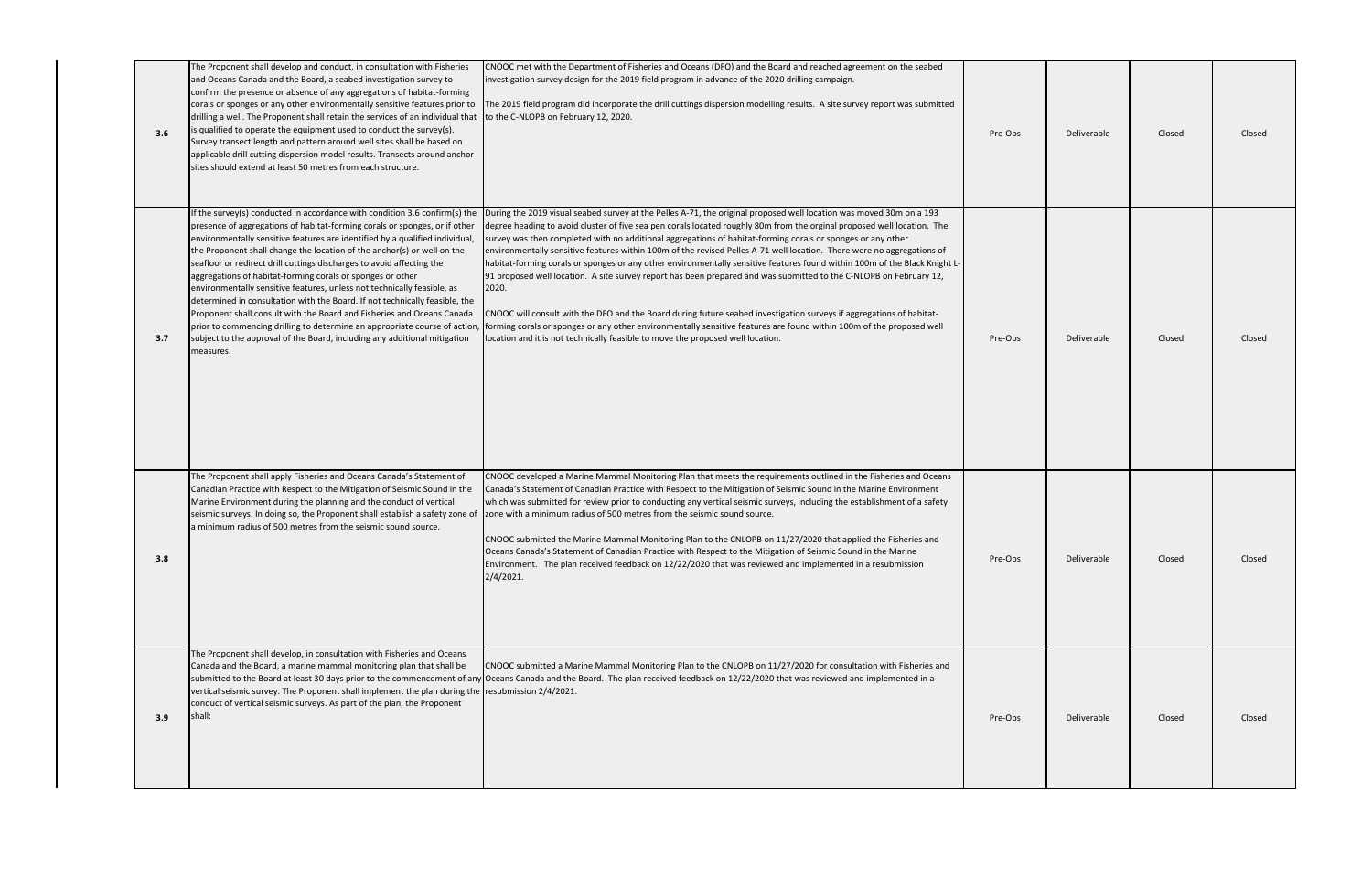| <b>Fish and fish</b><br>habitat | 3.9.1  | develop and implement marine mammal observation requirements,<br>including the use of passive acoustic monitoring, or equivalent technology,<br>and visual monitoring by marine mammal observers throughout vertical<br>seismic surveys;                                                                                                                                                                                                                                                        | CNOOC's Marine Mammal Monitoring Plan includes the use of passive acoustic monitoring or equivalent technology and<br>visual monitoring throughout vertical seismic surveys.                                                                                                                                                                                                              | Pre-Ops  | Deliverable | Closed                                            | Closed |
|---------------------------------|--------|-------------------------------------------------------------------------------------------------------------------------------------------------------------------------------------------------------------------------------------------------------------------------------------------------------------------------------------------------------------------------------------------------------------------------------------------------------------------------------------------------|-------------------------------------------------------------------------------------------------------------------------------------------------------------------------------------------------------------------------------------------------------------------------------------------------------------------------------------------------------------------------------------------|----------|-------------|---------------------------------------------------|--------|
|                                 | 3.9.2  | ensure that observation requirements specify the requirement for shut<br>down of the seismic sound source if any marine mammal or sea turtle is<br>observed within the 500 metre safety zone; and                                                                                                                                                                                                                                                                                               | CNOOC's Marine Mammal Monitoring Plan includes the requirement to shut down the seismic source if any marine<br>mammal or sea turtle is observed within the 500m safety zone.                                                                                                                                                                                                             | Pre-Ops  | Deliverable | Closed                                            | Closed |
|                                 | 3.9.3  | submit the results of the activities undertaken as part of the marine<br>mammal observation requirements to the Board within 60 days of the end<br>of the vertical seismic surveys.                                                                                                                                                                                                                                                                                                             | CNOOC submitted the results of the activities undertaken as part of the marine mammal observation requirements within<br>60 days of the completion of any vertical seismic surveys. Report was submitted August 16th, 2021.                                                                                                                                                               | Post Ops | Deliverable | 60 days post VSP<br>operations<br>(Tent Aug 2021) | Closed |
|                                 | 3.10   | The Proponent shall implement measures to prevent or reduce the risks of<br>collisions between supply vessels and marine mammals and sea turtles,<br>including:                                                                                                                                                                                                                                                                                                                                 |                                                                                                                                                                                                                                                                                                                                                                                           |          |             |                                                   |        |
|                                 | 3.10.1 | requiring supply vessels to use established shipping lanes, where they<br>exist; and                                                                                                                                                                                                                                                                                                                                                                                                            | This requirement is detailed in the CNOOC Marine Operations Procedural Aid.                                                                                                                                                                                                                                                                                                               | Ops      | Deliverable | Closed                                            | Closed |
|                                 |        | requiring supply vessels to reduce speed to a maximum of 7 knots when a<br>marine mammal or sea turtle is observed or reported within 400 metres of<br>3.10.2 a supply vessel, except if not feasible for safety reasons.                                                                                                                                                                                                                                                                       | This requirement is detailed in the CNOOC Marine Operations Procedural Aid.                                                                                                                                                                                                                                                                                                               | Ops      | Deliverable | Closed                                            | Closed |
|                                 | 3.11   | The Proponent shall report any collisions of a supply vessel with marine<br>mammals or sea turtles to the Board, Fisheries and Oceans Canada's<br>Canadian Coast Guard Regional Operations Centre, and any other relevant<br>authorities as soon as reasonably practicable but no later than 24 hours<br>following the collision, and notify Indigenous groups within three days.                                                                                                               | This requirement is detailed in the CNOOC Marine Operations Procedural Aid.                                                                                                                                                                                                                                                                                                               | Ops      | Deliverable | Closed                                            | Closed |
|                                 | 3.12   | The Proponent shall develop and implement follow-up requirements,<br>pursuant to condition 2.5, to verify the accuracy of the predictions made<br>during the environmental assessment as it pertains to fish and fish habitat,<br>including marine mammals and sea turtles, and to determine the<br>effectiveness of mitigation measures identified under conditions 3.1 to<br>3.11. As part of these follow-up requirements, for the duration of the<br>drilling program, the Proponent shall: |                                                                                                                                                                                                                                                                                                                                                                                           |          |             |                                                   |        |
|                                 | 3.12.1 | for every well, measure the concentration of synthetic-based drilling fluids<br>retained on discharged drill cuttings as described in the Offshore Waste<br>Treatment Guidelines to verify that the discharge meets, at a minimum,<br>the performance targets set out in the Guidelines and any applicable<br>legislative requirements, and report the results to the Board;                                                                                                                    | CNOOC will have the capability to measure the concentration of synthetic-based drilling fluids retained on discharged drill<br>cutttings as per the Environmental Protection Plan submitted as part of the Operations Authorization support<br>documentation on July 25, 2020. CNOOC will provide a monthly discharge report to the Board as part of the Compliance<br>Monitoring Report. | Ops      | Deliverable | Closed                                            | Closed |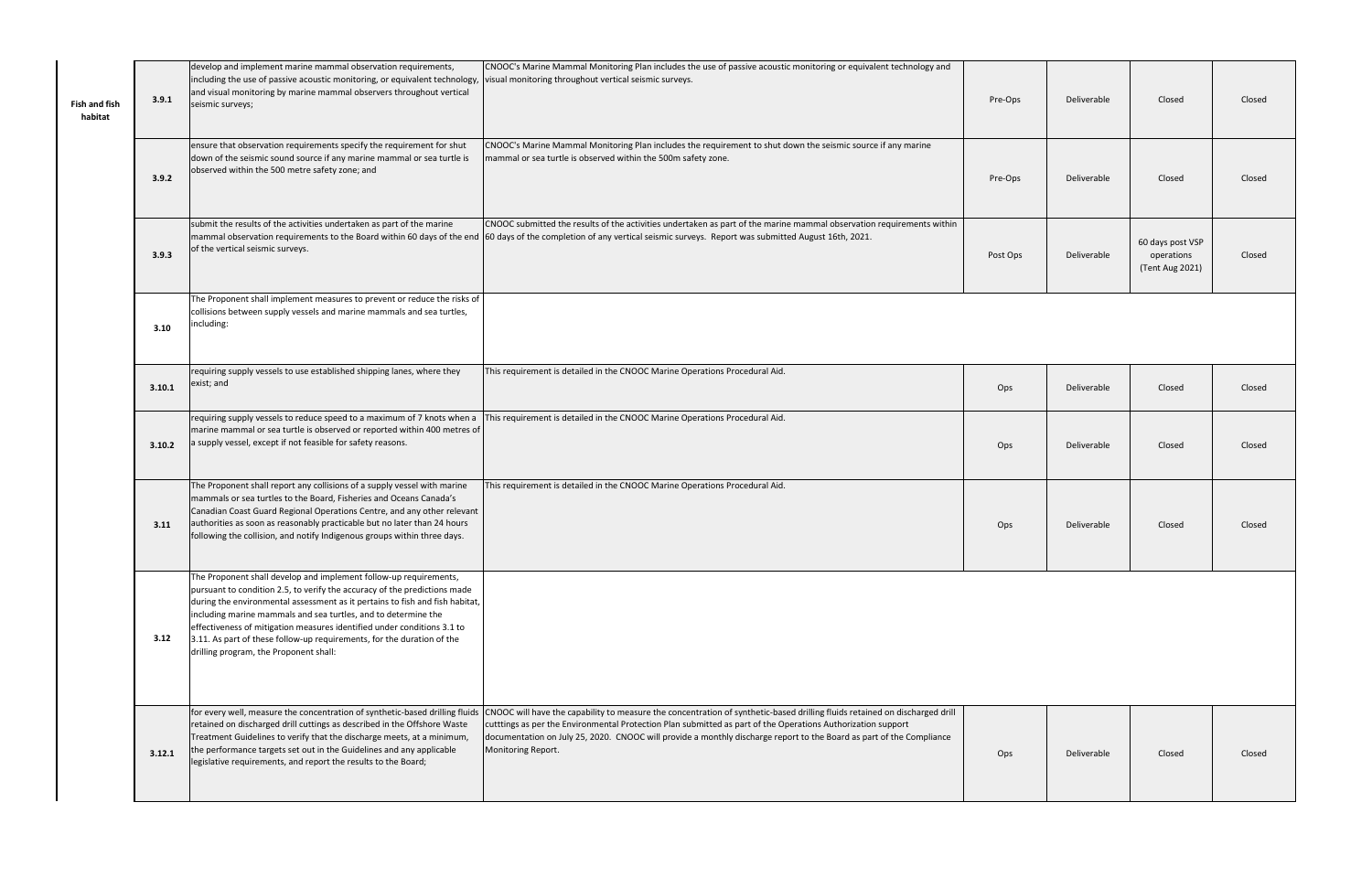| 3.12.2   | sensitive benthic habitat, and for any well located within a special area<br>designated as such due to the presence of sensitive coral and sponge<br>species, or a location near a special area where drill cuttings dispersion<br>modelling predicts that drill cuttings deposition may have adverse effects,<br>develop and implement, in consultation with Fisheries and Oceans Canada<br>and the Board, follow-up requirements to verify the accuracy of the<br>environmental assessment and effectiveness of mitigation measures as<br>they pertain to the effects of drill cuttings discharges on benthic habitat.<br>Follow-up shall include: | for the first well in each exploration licence, and for any well where drilling CNOOC is has developed a follow-up drill cuttings program in consulatation with C-NLOPB / DFO. The plan was submitted<br>is undertaken in an area determined by seabed investigation surveys to be to the CNLOPB in December 2020 with feedback received February 2021. CNOOC consulted with C-NLOPB / DFO and<br>resubmitted the plan incorporating feedback March 2021.                                                                                                                                                                                                                                                                                                                | Post Ops | Deliverable | Closed                                      | Closed |
|----------|------------------------------------------------------------------------------------------------------------------------------------------------------------------------------------------------------------------------------------------------------------------------------------------------------------------------------------------------------------------------------------------------------------------------------------------------------------------------------------------------------------------------------------------------------------------------------------------------------------------------------------------------------|--------------------------------------------------------------------------------------------------------------------------------------------------------------------------------------------------------------------------------------------------------------------------------------------------------------------------------------------------------------------------------------------------------------------------------------------------------------------------------------------------------------------------------------------------------------------------------------------------------------------------------------------------------------------------------------------------------------------------------------------------------------------------|----------|-------------|---------------------------------------------|--------|
| 3.12.2.1 | measurement of sediment deposition extent and thickness post-drilling to<br>verify the drill waste deposition modeling predictions;                                                                                                                                                                                                                                                                                                                                                                                                                                                                                                                  | CNOOC included this in the follow up program submitted for consultation with DFO and the Board.                                                                                                                                                                                                                                                                                                                                                                                                                                                                                                                                                                                                                                                                          | Post Ops | Deliverable | Closed                                      | Closed |
| 3.12.2.2 | benthic fauna surveys to verify the effectiveness of mitigation measures;<br>and                                                                                                                                                                                                                                                                                                                                                                                                                                                                                                                                                                     | CNOOC included this in the follow up program submitted for consultation with DFO and the Board.                                                                                                                                                                                                                                                                                                                                                                                                                                                                                                                                                                                                                                                                          | Post Ops | Deliverable | Closed                                      | Closed |
| 3.12.2.3 | the Proponent shall report the information collected, as identified in<br>conditions 3.12.2.1 and 3.12.2.2, including a comparison of modelling<br>results to in situ results, to the Board within 60 days following the drilling<br>of the first well in each exploration licence; and                                                                                                                                                                                                                                                                                                                                                              | CNOOC submitted the information collected for the required follow-up program within the required 60 day timeline. The<br>document was submitted Sept. 27th, 2021.                                                                                                                                                                                                                                                                                                                                                                                                                                                                                                                                                                                                        | Post Ops | Deliverable | 60 days post<br>operations on first<br>well | Closed |
| 3.12.3   | for the first well in each exploration licence, develop and implement, in<br>consultation with Fisheries and Oceans Canada and the Board, follow-up<br>requirements to verify the accuracy of the environmental assessment as it loccurred with CNLOPB / DFO March 2021.<br>pertains to underwater sound levels. As part of the development of these<br>follow-up requirements, the Proponent shall determine how underwater<br>sound levels shall be monitored through field measurement by the<br>Proponent during the drilling program and shall provide that information<br>to the Board prior to the start of the drilling program.             | CNOOC has developed a Underwater Sound Monitoring Plan that was submitted to the C-NLOPB on March 2020. CNOOC<br>updated the locations of the sound monitoing equipment and resubmitted to DFO following a consultation meeting that                                                                                                                                                                                                                                                                                                                                                                                                                                                                                                                                     | Pre Ops  | Deliverable | Closed                                      | Closed |
| 3.13     | The Proponent shall submit to the Board a letter, prior to drilling,<br>confirming its intent to participate in research pertaining to the presence<br>of Atlantic salmon (Salmo salar) in the Eastern Canadian offshore areas<br>and update the Board and Indigenous groups annually on related research                                                                                                                                                                                                                                                                                                                                            | CNOOC provided a letter to the C-NLOPB on March 6, 2020 confirming its intent to participate in research pertaining to the<br>presence of Atlantic salmon (Salmo salar) in the Eastern Canadian offshore areas. CNOOC will update the CNLOPB and<br>Indigenous groups annually on related research activities.                                                                                                                                                                                                                                                                                                                                                                                                                                                           | Pre Ops  | Deliverable | Closed                                      | Closed |
|          | activities.                                                                                                                                                                                                                                                                                                                                                                                                                                                                                                                                                                                                                                          | CNOOC provided an update for 2021 research activities to the CNLOPB on December 13th, 2021. CNOOC provided an<br>update to Indigenous groups on December 14th, 2021.                                                                                                                                                                                                                                                                                                                                                                                                                                                                                                                                                                                                     | Post Ops | Deliverable | Closed                                      | Closed |
|          | The Proponent shall carry out the Designated Project in a manner that<br>birds or destroying, disturbing or taking their nests or eggs. In this regard,<br>the Proponent shall be in compliance, where applicable, with the                                                                                                                                                                                                                                                                                                                                                                                                                          | CNOOC has developed a Wildlife Response Plan that outlines seabird observation and handling protocol during operations.<br>protects migratory birds and avoids harming, killing or disturbing migratory As part of CNOOC's application for a Scientific Permit through the Canadian Wildlife Service(CWS) division of Environment<br>and Climate Change Canada (ECCC), CWS conducted a review of this Wildlife Response Plan and determined it meets the<br>requirements with the issuance of the Scientific Permit on February 2020. This plan was reissued to the C-NLOPB on<br>Migratory Birds Convention Act, 1994, the Migratory Birds Regulations and August. 2020 to incorporated revised guidance from CWS. The plan was concerned to be accepted December 2020. | Pre-Ops  | Deliverable | Closed                                      | Closed |
| 4.1      | with the Species at Risk Act and shall take into account Environment and<br>Climate Change Canada's Avoidance Guidelines.                                                                                                                                                                                                                                                                                                                                                                                                                                                                                                                            |                                                                                                                                                                                                                                                                                                                                                                                                                                                                                                                                                                                                                                                                                                                                                                          | Ops      | Deliverable | Closed                                      | Closed |
| 4.2      | The Proponent shall implement measures to avoid harming, killing or<br>disturbing migratory birds, including:                                                                                                                                                                                                                                                                                                                                                                                                                                                                                                                                        |                                                                                                                                                                                                                                                                                                                                                                                                                                                                                                                                                                                                                                                                                                                                                                          |          |             |                                             |        |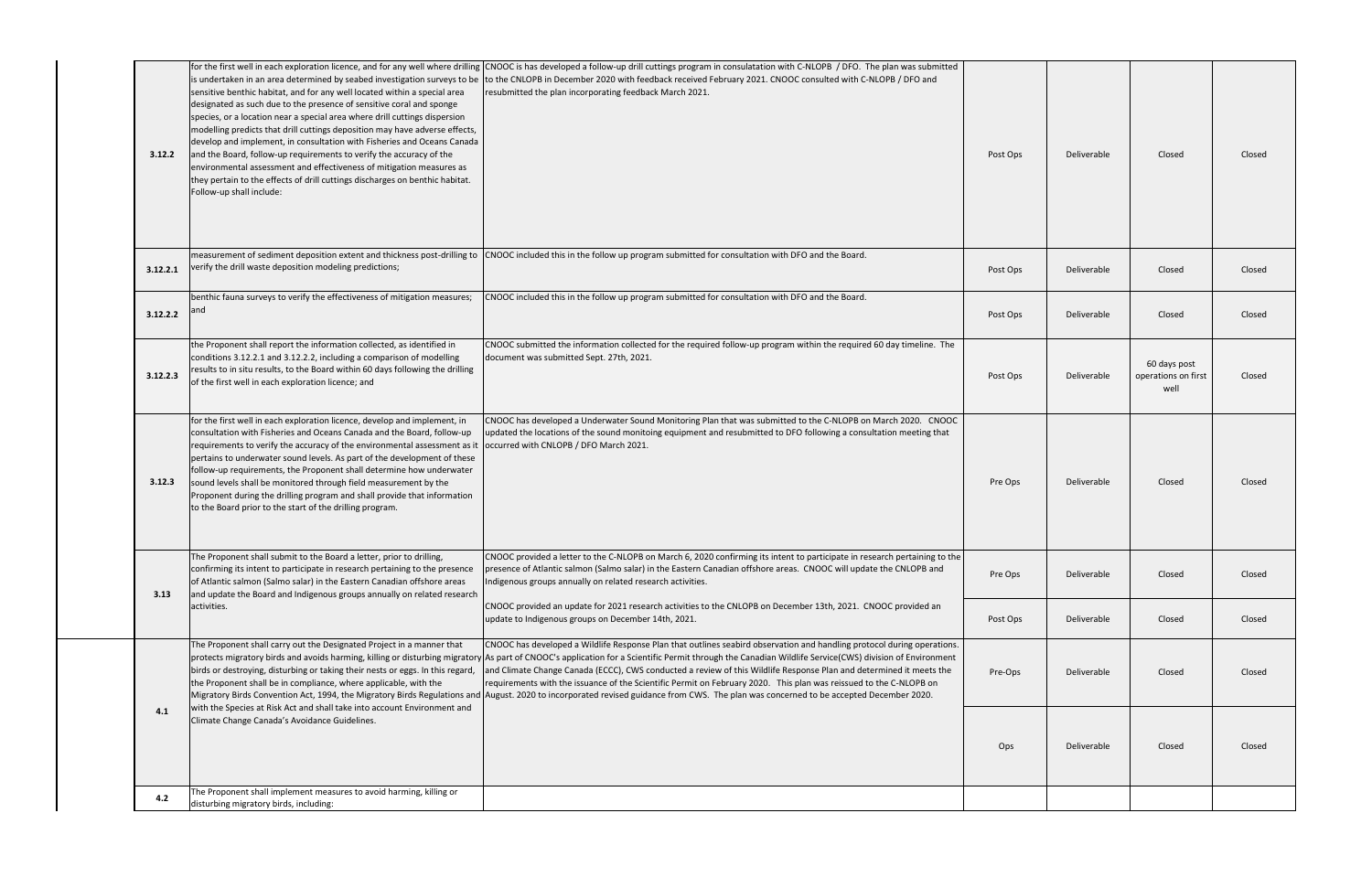|                        | 4.2.1 | using a drill pipe conveyed test assembly, or similar technology, rather<br>than formation testing with flaring, where acceptable by the Board;                                                                                                                                                                                                                                                                                                                                                                                                                                                                                                                                                                    | CNOOC conducted no flaring in 2021.                                                                                                                                                                                                                                   | Ops     | Deliverable | Closed | Closed |
|------------------------|-------|--------------------------------------------------------------------------------------------------------------------------------------------------------------------------------------------------------------------------------------------------------------------------------------------------------------------------------------------------------------------------------------------------------------------------------------------------------------------------------------------------------------------------------------------------------------------------------------------------------------------------------------------------------------------------------------------------------------------|-----------------------------------------------------------------------------------------------------------------------------------------------------------------------------------------------------------------------------------------------------------------------|---------|-------------|--------|--------|
|                        | 4.2.2 | limiting flaring to the length of time required to characterize the wells'<br>hydrocarbon potential and as necessary for the safety of the operation;                                                                                                                                                                                                                                                                                                                                                                                                                                                                                                                                                              | CNOOC conducted no flaring in 2021.                                                                                                                                                                                                                                   | Ops     | Deliverable | Closed | Closed |
|                        | 4.2.3 | flaring as early as practicable during daylight hours to limit flaring that<br>occurs during nighttime;                                                                                                                                                                                                                                                                                                                                                                                                                                                                                                                                                                                                            | CNOOC conducted no flaring in 2021.                                                                                                                                                                                                                                   | Ops     | Deliverable | Closed | Closed |
|                        | 4.2.4 | operating a water curtain barrier around the flare during flaring;                                                                                                                                                                                                                                                                                                                                                                                                                                                                                                                                                                                                                                                 | CNOOC conducted no flaring in 2021.                                                                                                                                                                                                                                   | Ops     | Deliverable | Closed | Closed |
|                        | 4.2.5 | notifying the Board at least 30 days in advance of planned flaring to<br>determine whether the flaring would occur during a period of migratory<br>bird vulnerability and to determine how the Proponent plans to avoid<br>adverse environmental effects on migratory birds;                                                                                                                                                                                                                                                                                                                                                                                                                                       | CNOOC conducted no flaring in 2021.                                                                                                                                                                                                                                   | Ops     | Deliverable | Closed | Closed |
|                        | 4.2.6 | the duration of the drilling program, including the direction, timing,<br>intensity, and glare of light fixtures, while meeting operational health and<br>safety requirements;                                                                                                                                                                                                                                                                                                                                                                                                                                                                                                                                     | controlling lighting required for the operation of the Designated Project for Lighting was kept to a minimum to the extent that it does not affect crew and vessel safety, nor the safety of other marine<br>vessels and activities.                                  | Ops     | As needed   | Closed | Closed |
|                        | 4.2.7 | requiring supply and other support vessels to maintain a minimum lateral<br>distance of 300 metres from Cape St. Francis and Witless Bay Islands<br>Important Bird and Biodiversity Areas, unless there is an emergency<br>situation; and                                                                                                                                                                                                                                                                                                                                                                                                                                                                          | All CNOOC contracted vessels will be advised of this requirement prior to the start of operations.                                                                                                                                                                    | Pre-Ops | Deliverable | Closed | Closed |
|                        |       |                                                                                                                                                                                                                                                                                                                                                                                                                                                                                                                                                                                                                                                                                                                    |                                                                                                                                                                                                                                                                       | Ops     | Deliverable | Closed | Closed |
| <b>Migratory birds</b> |       | requiring supply helicopters to fly at altitudes greater than 300 metres<br>above sea level from active bird colonies and at a lateral distance of 1000<br>metres from Cape St. Francis and Witless Bay Islands Important Bird and                                                                                                                                                                                                                                                                                                                                                                                                                                                                                 | CNOOC's helicopter service provider will be advised of this requirement prior to start of operations.                                                                                                                                                                 | Pre-Ops | Deliverable | Closed | Closed |
|                        | 4.2.8 | Biodiversity Areas except for approach, take-off and landing maneuvers, as<br>required under the Canadian Civil Aviation Regulations or if not feasible for<br>safety reasons.                                                                                                                                                                                                                                                                                                                                                                                                                                                                                                                                     |                                                                                                                                                                                                                                                                       | Ops     | Deliverable | Closed | Closed |
|                        | 4.3   | The Proponent shall develop, prior to the start of the drilling program and<br>in consultation with Environment and Climate Change Canada and the<br>Board, follow-up requirements, pursuant to condition 2.5, to verify the<br>accuracy of the environmental assessment as it pertains to migratory birds<br>and to determine the effectiveness of the mitigation measures<br>implemented by the Proponent to avoid harm to migratory birds, their<br>eggs and nests, including the mitigation measures used to comply with<br>conditions 4.1 and 4.2. The Proponent shall implement these follow-up<br>requirements for the duration of the drilling program. As part of the follow-<br>up, the Proponent shall: | CNOOC submitted their Seabird Observation and Monitoring Follow Up Program to the C-NLOPB / CWS on November<br>2020. Feedback was received by CWS and the plans were resubmitted February 2021. CNOOC received confirmation<br>March 2021 that plans were acceptable. | Pre Ops | Deliverable | Closed | Closed |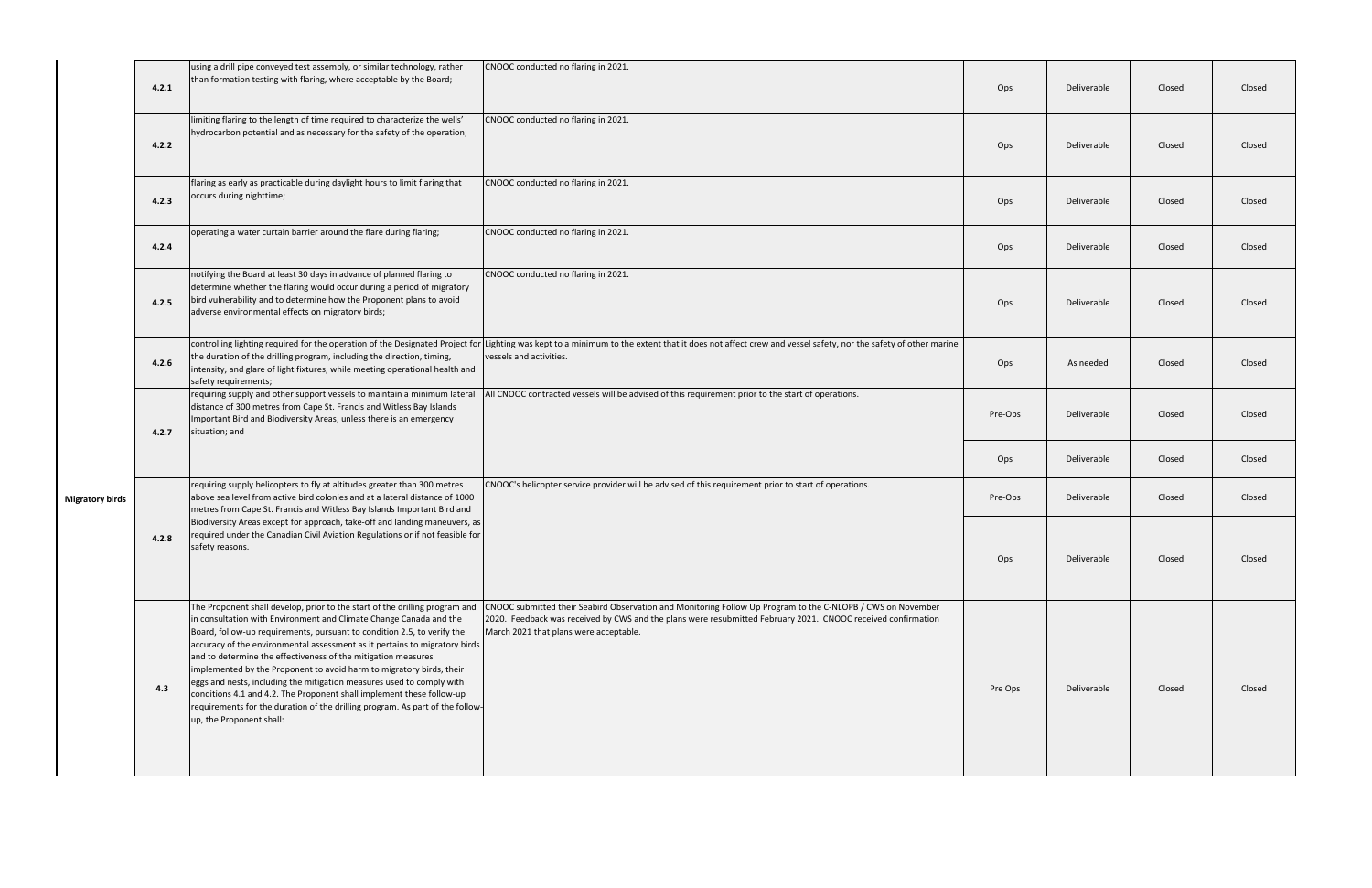| 4.3.1 | monitor daily for the presence of marine birds from the drilling installation Included in approved plan.<br>using a trained observer following Environment and Climate Change<br>Canada's Eastern Canada Seabirds at Sea Standardized Protocol for Pelagic<br>Seabird Surveys from Moving and Stationary Platforms; and                                                    |                                                                                                                                                                                                                                                                                                                                                                                                                      | Ops     | Deliverable | Closed   | Closed |
|-------|----------------------------------------------------------------------------------------------------------------------------------------------------------------------------------------------------------------------------------------------------------------------------------------------------------------------------------------------------------------------------|----------------------------------------------------------------------------------------------------------------------------------------------------------------------------------------------------------------------------------------------------------------------------------------------------------------------------------------------------------------------------------------------------------------------|---------|-------------|----------|--------|
| 4.3.2 | monitor the drilling installation and supply vessels daily for the presence of Included in approved plan.<br>stranded birds and follow Environment and Climate Change Canada's<br>Procedures for Handling and Documenting Stranded Birds Encountered on<br>Infrastructure Offshore Atlantic Canada.                                                                        |                                                                                                                                                                                                                                                                                                                                                                                                                      | Ops     | Deliverable | Closed   | Closed |
| 5.1   | The Proponent shall develop and implement a Fisheries Communication<br>Plan in consultation with the Board, Indigenous groups and commercial<br>fishers. The Proponent shall develop the Fisheries Communication Plan<br>prior to drilling and implement it for the duration of the drilling program.<br>The Proponent shall include in the Fisheries Communications Plan: | CNOOC had submitted a draft of the Indigenous Fisheries Communication Plan and Commercial Fisheries Communication<br>Plan to Indigenous groups, commercial fisheries stakeholders and the C-NLOPB on February 6, 2020 and requested<br>feedback be provided by March 6, 2020. Plan incorporated all feedback and has been issued final. Communications plans<br>have been listed on CNOOCs external project website. | Pre-Ops | Closed      | 6-Feb-20 | Closed |
| 5.1.1 | procedures to notify Indigenous groups and commercial fishers of planned<br>drilling activity, a minimum of two weeks prior to the start of drilling of<br>each well;                                                                                                                                                                                                      | Included in the Indigenous Fisheries Communication Plan and Commercial Fisheries Communication Plan referenced<br>above.                                                                                                                                                                                                                                                                                             | Pre-Ops | Closed      | 6-Feb-20 | Closed |
| 5.1.2 | procedures to determine the requirement for a Fisheries Liaison Officer<br>and/or fisheries guide vessel during drilling installation movement and<br>geophysical programs;                                                                                                                                                                                                | Included in the Commercial Fisheries Communication Plan referenced above.                                                                                                                                                                                                                                                                                                                                            | Pre-Ops | Closed      | 6-Feb-20 | Closed |
| 5.1.3 | procedures to notify Indigenous groups and commercial fishers in the<br>event of a spill or unplanned release of oil or any other substance, and<br>communicate the results of the monitoring and any associated potential<br>health risks referred to in condition 6.10;                                                                                                  | Included in the Indigenous Fisheries Communication Plan and Commercial Fisheries Communication Plan referenced<br>above.                                                                                                                                                                                                                                                                                             | Pre-Ops | Closed      | 6-Feb-20 | Closed |
| 5.1.4 | procedures to engage in two-way communication with Indigenous groups<br>and commercial fishers in the event of a spill requiring a tier 2 or tier 3 spill above.<br>response over the duration of the spill response; and                                                                                                                                                  | Included in the Indigenous Fisheries Communication Plan and Commercial Fisheries Communication Plan referenced                                                                                                                                                                                                                                                                                                       | Pre-Ops | Closed      | 6-Feb-20 | Closed |
| 5.1.5 | the type of information that will be communicated to Indigenous groups<br>and commercial fishers, and the timing of distribution of this information,<br>that will include but not be limited to:                                                                                                                                                                          |                                                                                                                                                                                                                                                                                                                                                                                                                      |         |             |          |        |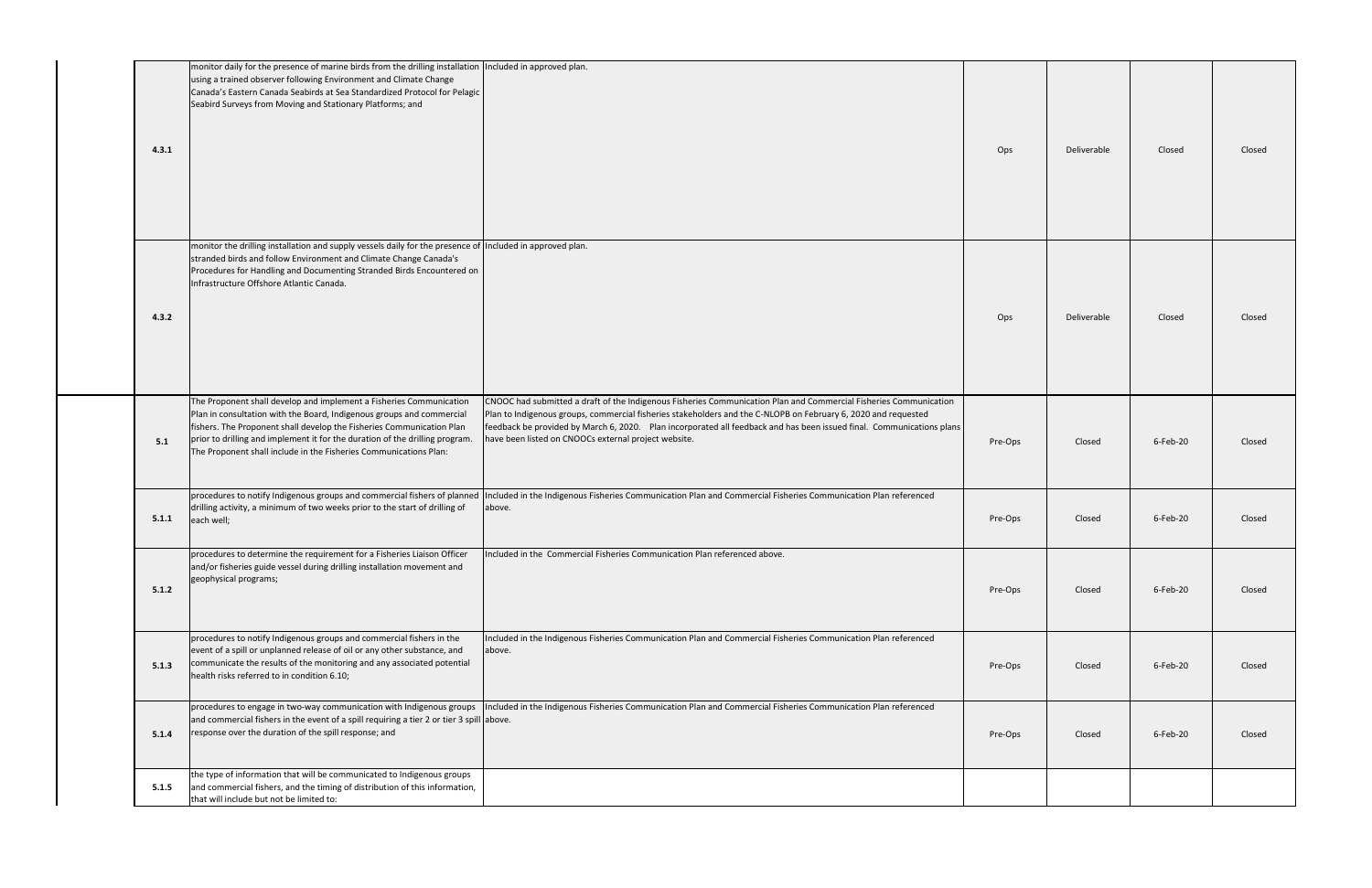|                                           | 5.1.5.1 | a description of planned Designated Project activities;                                                                                                                                                                                                                                                                                                                                                                                                                                                                                     | Included in the Indigenous Fisheries Communication Plan and Commercial Fisheries Communication Plan referenced<br>above.                                                                                                                                                                                                                                                | Pre-Ops          | Closed      | 6-Feb-20                                                        | Closed |
|-------------------------------------------|---------|---------------------------------------------------------------------------------------------------------------------------------------------------------------------------------------------------------------------------------------------------------------------------------------------------------------------------------------------------------------------------------------------------------------------------------------------------------------------------------------------------------------------------------------------|-------------------------------------------------------------------------------------------------------------------------------------------------------------------------------------------------------------------------------------------------------------------------------------------------------------------------------------------------------------------------|------------------|-------------|-----------------------------------------------------------------|--------|
| Indigenous and<br>commercial<br>fisheries | 5.1.5.2 | location(s) of safety exclusion zones;                                                                                                                                                                                                                                                                                                                                                                                                                                                                                                      | Included in the Indigenous Fisheries Communication Plan and Commercial Fisheries Communication Plan referenced<br>above.                                                                                                                                                                                                                                                | Pre-Ops          | Closed      | 6-Feb-20                                                        | Closed |
|                                           | 5.1.5.3 | anticipated vessel traffic schedule;                                                                                                                                                                                                                                                                                                                                                                                                                                                                                                        | Included in the Indigenous Fisheries Communication Plan and Commercial Fisheries Communication Plan referenced<br>above.                                                                                                                                                                                                                                                | Pre-Ops          | Closed      | 6-Feb-20                                                        | Closed |
|                                           | 5.1.5.4 | anticipated vessel routes; and                                                                                                                                                                                                                                                                                                                                                                                                                                                                                                              | Included in the Indigenous Fisheries Communication Plan and Commercial Fisheries Communication Plan referenced<br>above.                                                                                                                                                                                                                                                | Pre-Ops          | Closed      | 6-Feb-20                                                        | Closed |
|                                           | 5.1.5.5 | locations of suspended or abandoned wellheads.                                                                                                                                                                                                                                                                                                                                                                                                                                                                                              | Included in the Indigenous Fisheries Communication Plan and Commercial Fisheries Communication Plan referenced<br>above.                                                                                                                                                                                                                                                | Post Ops         | Closed      | 6-Feb-20                                                        | Closed |
|                                           | 5.2     | The Proponent shall develop and implement a well and wellhead<br>abandonment plan and submit it to the Board for acceptance at least 30<br>days prior to abandonment of each well. If the Proponent proposes to<br>abandon a wellhead on the seafloor in a manner that may interfere with<br>Indigenous or commercial fisheries, the Proponent shall develop the<br>wellhead abandonment strategy in consultation with commercial fishers<br>and potentially affected Indigenous groups with fishing licences that                          | The well and wellhead abandonment plan was submitted to the C-NLOPB 30 days prior to the abandonment of each well.<br>An overview of this plan was posted to the project website upon review by the C-NLOPB.<br>CNOOC successfully removed the Pelles A-71 wellhead from the seafloor as part of abandonment operations.                                                | Ops              | Deliverable | 30 days prior to well<br>abandonment<br>(Tent July 2021)        | Closed |
|                                           |         | overlap with the Designated Project Area, identified in consultation with<br>Fisheries and Oceans Canada.                                                                                                                                                                                                                                                                                                                                                                                                                                   |                                                                                                                                                                                                                                                                                                                                                                         | Post Ops         | Deliverable | 30 days prior to well<br>abandonment (Tent<br>July 2021)        | Closed |
|                                           | 5.3     | The Proponent shall provide the details of its operation, including the<br>safety exclusion zones during drilling and testing, and the location<br>information of abandoned wellheads if left on the seafloor, to the Marine<br>Communications and Traffic Services for broadcasting and publishing in the  - Notification of Stena Forth transit to Pelles A-71<br>Notices to Shipping, to the North Atlantic Fisheries Organization<br>Secretariat, and to the Canadian Hydrographic Services for future nautical<br>charts and planning. | CNOOC made multiple communications as described in 5.3 with respect to drilling operations including:<br>Notification of Rig Arrival in Bay Bulls<br>Notification of Stena Forth at Pelles A-71<br>Notification of Stena Forth transit Demob Location<br>Notification of MODU transit to EEZ                                                                            | <b>ALL</b>       | Deliverable | Prior to start of and<br>during operations<br>(Tent April 2021) | Closed |
|                                           | 5.4     | The Proponent shall report annually to the Board on known incidents of<br>lost or damaged fishing gear attributed to the Designated Project.                                                                                                                                                                                                                                                                                                                                                                                                | No known incidents of lost or damaged fishing gear were attributed to CNOOC's operations.                                                                                                                                                                                                                                                                               | Ops and Post Ops | As needed   | Start of Operations                                             | Closed |
|                                           | 6.1     | The Proponent shall take all reasonable measures to prevent accidents and<br>malfunctions that may result in adverse environmental effects and<br>mitigate any adverse environmental effects from accidents and<br>malfunctions that do occur. In doing so, the Proponent shall:                                                                                                                                                                                                                                                            |                                                                                                                                                                                                                                                                                                                                                                         |                  |             |                                                                 |        |
|                                           | 6.1.1   | develop and implement operating procedures including thresholds for<br>cessation of a work or activity, with respect to meteorological and<br>oceanographic conditions experienced at the project location, and which<br>reflect the facility's design limits and limits at which any work or activity                                                                                                                                                                                                                                      | CNOOCdeveloped various documents where this will be addressed including but not limited to:<br>Flemish Pass Operator Precautionary Demobilization Protocol<br>Ice Management Plan<br><b>Emergency Response Plan</b><br>Offshore Spill Response Plan<br><b>Helicopter Operations Manual</b><br><b>Marine Operations Manual</b><br>Physical Environmental Monitoring Plan | Pre-Ops          | Deliverable | Closed                                                          | Closed |
|                                           |         | may be conducted safely and without causing adverse environmental<br>effects. These conditions include poor weather, high sea state, and<br>presence of sea ice or icebergs; and                                                                                                                                                                                                                                                                                                                                                            |                                                                                                                                                                                                                                                                                                                                                                         | Ops              | Deliverable | Closed                                                          | Closed |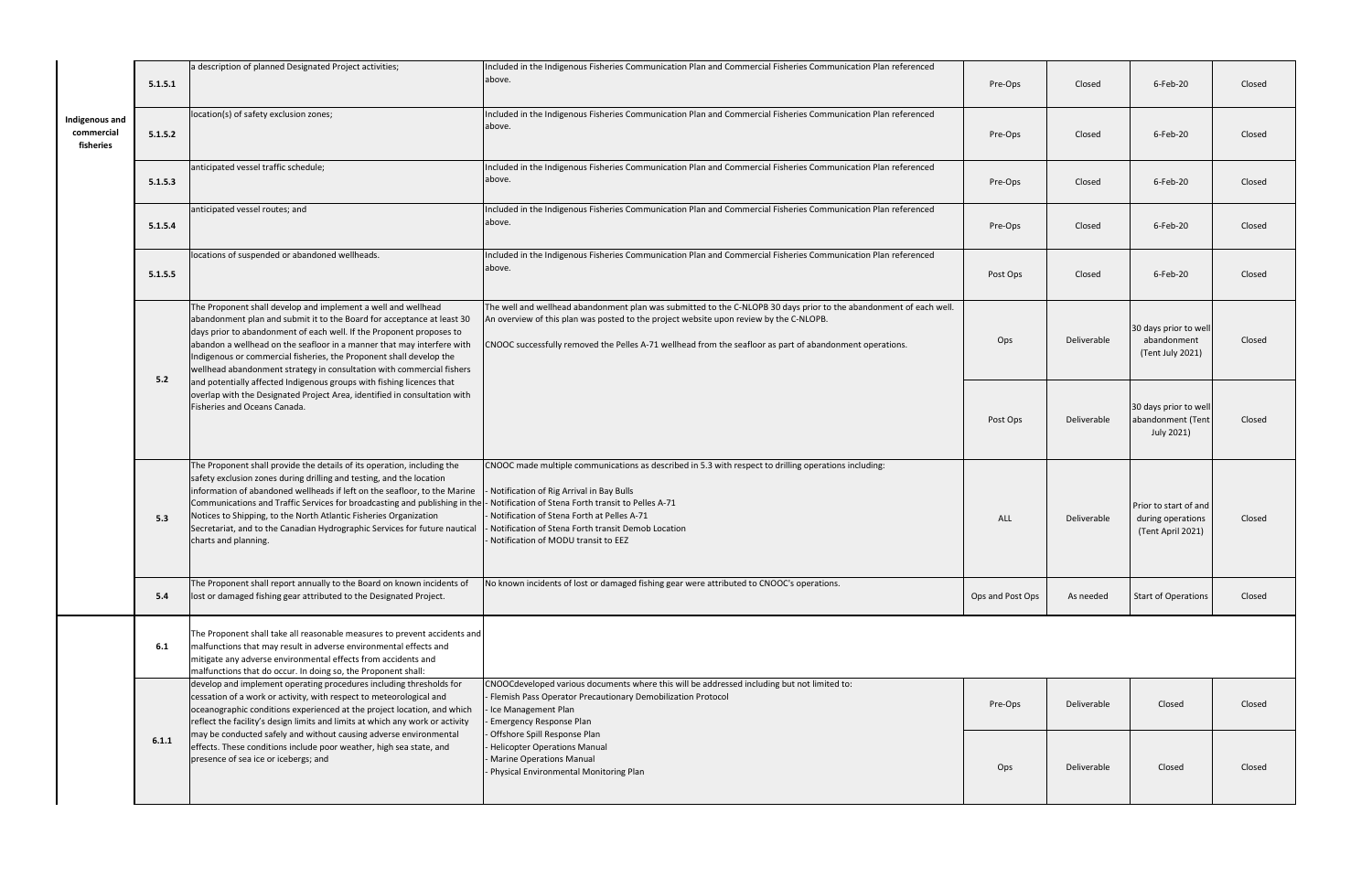| 6.1.2 | implement emergency response procedures and contingency plans<br>developed in relation to the Designated Project in the event of an accident<br>or malfunction.                                                                                                                                                                                                                                                                                                                                       | CNOOC has developed the following documents related to accidents or malfunctions:<br>- Emergency Response Plan<br>- Offshore Spill Response Plan<br>- Ice Management Plan<br>- Source Control Contingency Plan                                                                                                                                                                    | Ops     | Deliverable | Closed | Closed |
|-------|-------------------------------------------------------------------------------------------------------------------------------------------------------------------------------------------------------------------------------------------------------------------------------------------------------------------------------------------------------------------------------------------------------------------------------------------------------------------------------------------------------|-----------------------------------------------------------------------------------------------------------------------------------------------------------------------------------------------------------------------------------------------------------------------------------------------------------------------------------------------------------------------------------|---------|-------------|--------|--------|
| 6.2   | The Proponent shall develop, in consultation with the Board and<br>of the drilling program, a physical environment monitoring program, in<br>accordance with the Newfoundland Offshore Petroleum Drilling and<br>Production Regulations that meets or exceeds the requirements of the<br>Offshore Physical Environmental Guidelines (September 2008). The<br>physical environment monitoring program shall be submitted to the Board<br>for approval prior to commencing drilling.                    | CNOOC has developed a Physical Environment Monitoring Plan that was submitted to the C-NLOPB on March 4, 2020. This<br>Environment and Climate Change Canada, and implement for the duration  plan meets or exceeds the requirements of the Offshore Physical Environmental Guidelines (September 2008). Received<br>confirmation of no additional feedback by C-NLOPB June 2020. | Pre-Ops | Deliverable | Closed | Closed |
| 6.3   | The Proponent shall prepare a plan for avoidance of drilling installation<br>collisions with vessels and other hazards that may reasonably be expected<br>in the Designated Project Area and submit the plan to the Board for<br>acceptance prior to drilling.                                                                                                                                                                                                                                        | This requirement is detailed in the CNOOC Marine Operations Procedural Aid.                                                                                                                                                                                                                                                                                                       | Pre-Ops | Deliverable | Closed | Closed |
| 6.4   | The Proponent shall prepare an Ice Management Plan that will include<br>measures for avoidance of collisions with icebergs and submit the plan to<br>the Board for acceptance prior to drilling.                                                                                                                                                                                                                                                                                                      | CNOOC has already submitted the Ice Management Plan as part of the OA application submission on July 2019 and<br>resubmmited October 2020.                                                                                                                                                                                                                                        | Pre-Ops | Deliverable | Closed | Closed |
| 6.5   | The Proponent shall prepare and submit to the Board well control<br>strategies that include:                                                                                                                                                                                                                                                                                                                                                                                                          |                                                                                                                                                                                                                                                                                                                                                                                   |         |             |        |        |
| 6.5.1 | measures for well capping and containment of fluids released from well<br>and the drilling of a relief well, as well as options to reduce overall<br>response timeline; and                                                                                                                                                                                                                                                                                                                           | CNOOC has included this in a developed well controls strategy document that it submitted to the CNLOPB February 2021.<br>CNOOC has has also submitted a more detailed Blowout Contingency Plan to the C-NLOPB.                                                                                                                                                                    | Pre-Ops | Deliverable | Closed | Closed |
| 6.5.2 | measures to quickly disconnect the marine drilling riser from the well in<br>the event of an emergency or extreme weather conditions.                                                                                                                                                                                                                                                                                                                                                                 | CNOOC has included this in a developed well controls strategy document that it submitted to the CNLOPB February 2021.<br>CNOOC has has also submitted a more detailed Blowout Contingency Plan to the C-NLOPB.                                                                                                                                                                    | Pre-Ops | Deliverable | Closed | Closed |
| 6.6   | The Proponent shall develop and implement procedures to maintain up-to-<br>date information on the availability of capping stack(s), vessels capable of<br>deploying the capping stack(s), and drilling rigs capable of drilling a relief<br>well at the Project site prior to and during the drilling of each well. The<br>Proponent shall communicate this information to the Board and update<br>the Board when any of this information changes, prior to and during the<br>drilling of each well. | CNOOC maintained up-to-date information on the availability of capping stack(s), vessels capable of deploying capping<br>stack(s) and drilling rigs throughout the campaign.<br>CNOOC met with the C-NLOPB prior to the commencement of drilling and prior to the drilling of each hole section to<br>confirm the status of the specified equipment.                              | Ops     | Deliverable | Closed | Closed |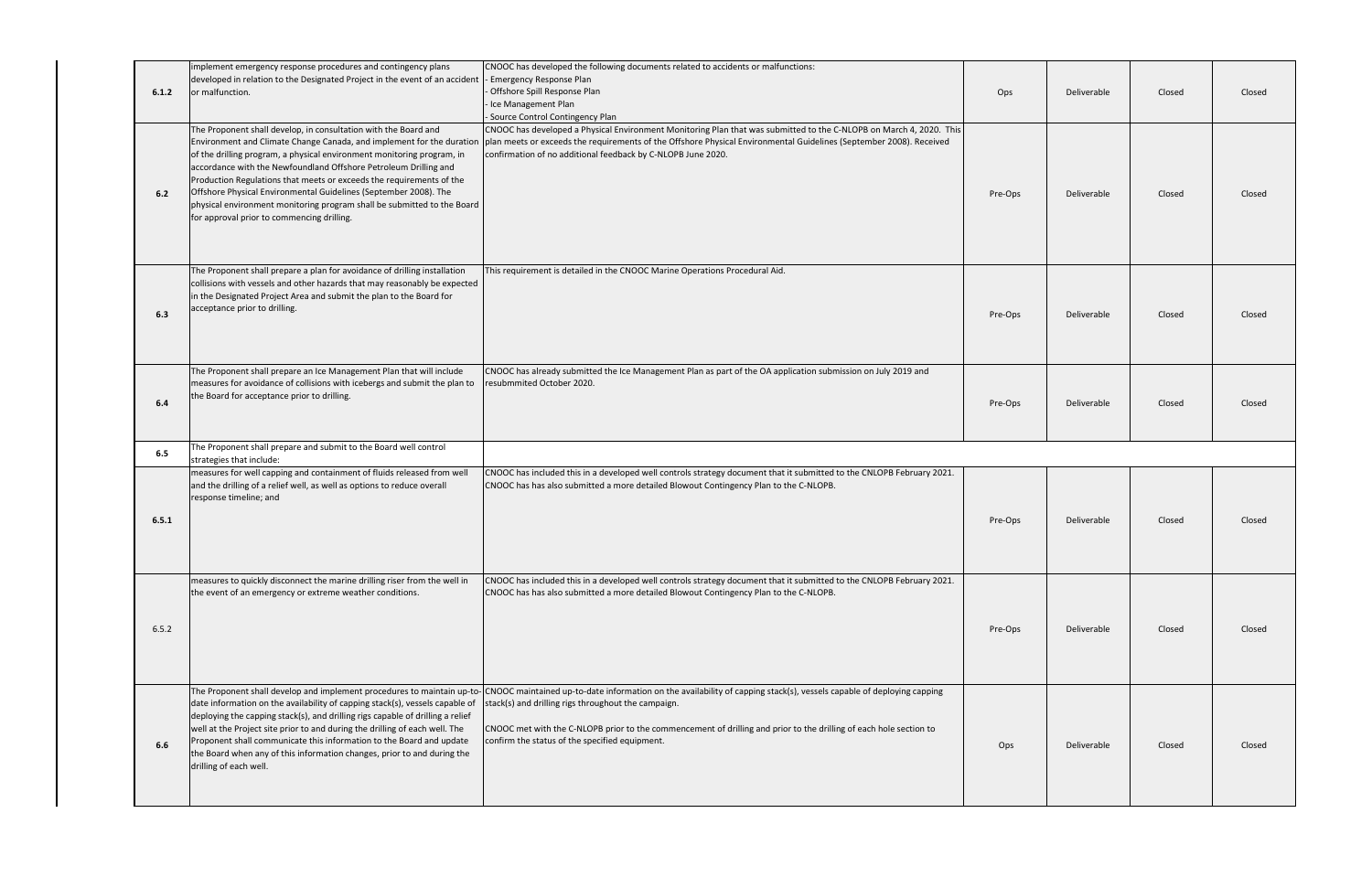| <b>Accidents and</b><br>malfunction | 6.7   | The Proponent shall prepare a Spill Response Plan and provide a draft of<br>the plan to Indigenous groups for comment, taking into consideration<br>these comments prior to submitting the plan to the Board for acceptance.<br>The plan shall be submitted to the Board for acceptance prior to drilling.<br>The Spill Response Plan will include the following: | CNOOC has submitted a draft of the Offshore Spill Response Plan to the C-NLOPB as part of the Operations Authorization<br>submission on July 26, 2019. CNOOC provided Indigenous groups on February 2020 and requested feedback be provided<br>by March 2020. No feedback was received from indigenous groups on this plan and issued final March 2020.                                                                                                                                                                                                                                                                                                                                                                                                                                                                                                                                                                                                                                                                                                                                                                                                                     | Pre-Ops | Deliverable | Closed | Closed  |
|-------------------------------------|-------|-------------------------------------------------------------------------------------------------------------------------------------------------------------------------------------------------------------------------------------------------------------------------------------------------------------------------------------------------------------------|-----------------------------------------------------------------------------------------------------------------------------------------------------------------------------------------------------------------------------------------------------------------------------------------------------------------------------------------------------------------------------------------------------------------------------------------------------------------------------------------------------------------------------------------------------------------------------------------------------------------------------------------------------------------------------------------------------------------------------------------------------------------------------------------------------------------------------------------------------------------------------------------------------------------------------------------------------------------------------------------------------------------------------------------------------------------------------------------------------------------------------------------------------------------------------|---------|-------------|--------|---------|
|                                     | 6.7.1 | procedures to respond to and mitigate the potential environmental effects Included in the Offshore Spill Response Plan referenced above.<br>of a spill of any substance that may cause adverse environmental effects,<br>including spill containment and recovery procedures;                                                                                     |                                                                                                                                                                                                                                                                                                                                                                                                                                                                                                                                                                                                                                                                                                                                                                                                                                                                                                                                                                                                                                                                                                                                                                             | Pre-Ops | Deliverable | Closed | Closed  |
|                                     | 6.7.2 | reporting thresholds and notification procedures;                                                                                                                                                                                                                                                                                                                 | Included in the Offshore Spill Response Plan referenced above.                                                                                                                                                                                                                                                                                                                                                                                                                                                                                                                                                                                                                                                                                                                                                                                                                                                                                                                                                                                                                                                                                                              | Pre-Ops | Deliverable | Closed | Closed  |
|                                     | 6.7.3 | measures for wildlife response, protection and rehabilitation, including<br>and clean-up; and                                                                                                                                                                                                                                                                     | procedures for the collection and cleaning of marine mammals, migratory CNOOC has developed a Wildlife Response Plan that outlines seabird observation and handling protocol during operations.<br>birds, sea turtles and species at risk, and measures for shoreline protection As part of CNOOC's application for a Scientific Permit through the Canadian Wildlife Service(CWS) division of Environment<br>and Climate Change Canada (ECCC), CWS conducted a review of this Wildlife Response Plan and determined it meets the<br>requirements with the issuance of the Scientific Permit on February 17, 2020. This plan was reissued to the C-NLOPB on<br>August 2020 to incorporated revised guidance from CWS. Plan was confirmed accepted December 2020.                                                                                                                                                                                                                                                                                                                                                                                                            | Pre-Ops | Deliverable | Closed | Closed  |
|                                     | 6.7.4 | roles and responsibilities for offshore operations and onshore responders.                                                                                                                                                                                                                                                                                        | Included in the Offshore Spill Response Plan referenced above.                                                                                                                                                                                                                                                                                                                                                                                                                                                                                                                                                                                                                                                                                                                                                                                                                                                                                                                                                                                                                                                                                                              | Pre-Ops | Deliverable | Closed | Closed  |
|                                     | 6.8   | The Proponent shall conduct an exercise of the Spill Response Plan prior to CNOOC has conducted a spill response exercise on March 4, 2020.<br>drilling activities as recommended in the Newfoundland Offshore Drilling<br>the plan to the satisfaction of the Board to address any deficiencies<br>identified during the exercise.                               | and Production Guidelines, document any deficiencies observed during this An exercise report will be generated outlining any deficiencies/opportunities for improvement, and will be provided to the<br>exercise and provide these deficiencies to the Board for review, and adjust C-NLOPB the week of March 9th. The Offshore Spill Response Plan will be adjusted as required to incorporate any<br>deficiencies identified during exercises.<br>Email form Ian Murphy 9/30/20: Following up on one of your questions from our meeting on Monday, this is just to<br>confirm that the exercise CNOOC conducted in March and the final report submitted met this condition and we can<br>consider it closed. I also note that CNOOC has provided Indigenous Groups with the results of the exercise, as required by<br>Condition 6.12. Please note that Condition 6.12 also requires CNOOC to provide the final Spill Response Plan to Indigenous<br>groups prior to drilling and any updates to the Spill Response Plan. If there are any changes to the OSRP prior to drilling<br>please ensure the revised document is sent to Indigenous Groups as per the condition. | Pre-Ops | Deliverable | Closed | Ongoing |
|                                     | 6.9   | The Proponent shall review the Spill Response Plan prior to the drilling of<br>each well to verify that it continues to be appropriate and shall update the                                                                                                                                                                                                       | CNOOC has and will continue review the Offshore Spill Response Plan and confirms the validity for the Pelles A-71 well.                                                                                                                                                                                                                                                                                                                                                                                                                                                                                                                                                                                                                                                                                                                                                                                                                                                                                                                                                                                                                                                     | Pre-Ops | Deliverable | Closed | Closed  |
|                                     |       | plan as necessary and in a manner acceptable to the Board.                                                                                                                                                                                                                                                                                                        |                                                                                                                                                                                                                                                                                                                                                                                                                                                                                                                                                                                                                                                                                                                                                                                                                                                                                                                                                                                                                                                                                                                                                                             | Ops     | Deliverable | Closed | Closed  |
|                                     |       | In the event of a spill or unplanned release of oil or any other substance<br>that may cause adverse environmental effects, the Proponent shall notify<br>the Board and any other relevant authorities as soon as possible, and                                                                                                                                   | Throughout Pelles A-71 drilling operations, CNOOC did not activate the Offshore Spill Response Plan. Therefore, no<br>further environmental effects monitoring was required.                                                                                                                                                                                                                                                                                                                                                                                                                                                                                                                                                                                                                                                                                                                                                                                                                                                                                                                                                                                                | Ops     | As needed   | Closed | Closed  |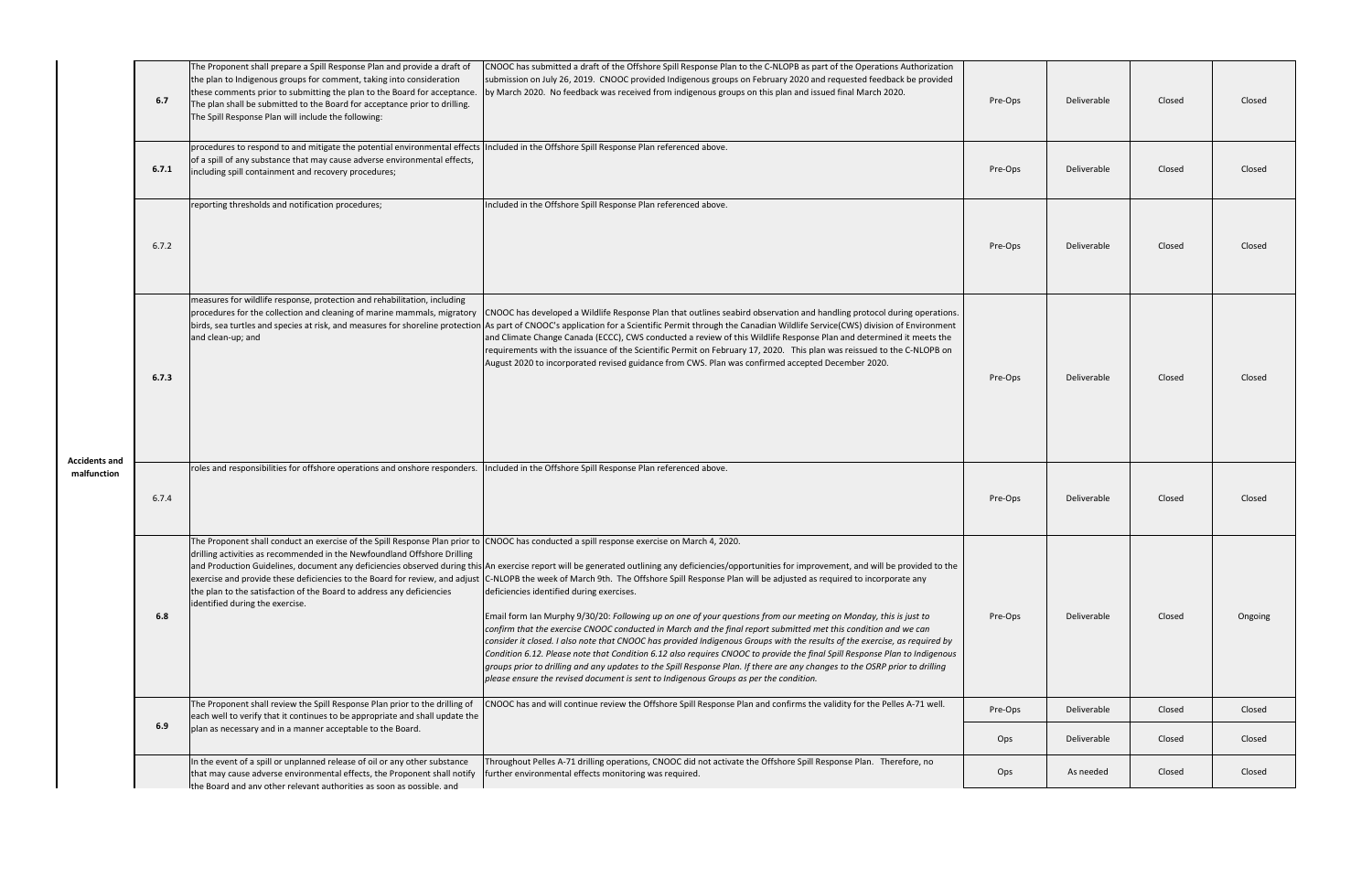| 6.10   | <u>sensi rulutani aashoristo as soon as possibility and</u><br>implement its Spill Response Plan, including procedures for notification of<br>Indigenous groups and commercial fishers developed in condition 5.1.3. As<br>required by and in consultation with the Board, this may include<br>monitoring the environmental effects of a spill on components of the<br>marine environment until specific endpoints identified in consultation with<br>relevant authorities are achieved. As applicable, this may include: |                                                                                                                                                                                                                                                                                                                                                                                                  | Post Ops | As needed   | Closed | Closed |
|--------|---------------------------------------------------------------------------------------------------------------------------------------------------------------------------------------------------------------------------------------------------------------------------------------------------------------------------------------------------------------------------------------------------------------------------------------------------------------------------------------------------------------------------|--------------------------------------------------------------------------------------------------------------------------------------------------------------------------------------------------------------------------------------------------------------------------------------------------------------------------------------------------------------------------------------------------|----------|-------------|--------|--------|
|        | sensory testing of seafood for taint, and chemical analysis for oil<br>concentrations and any other contaminants, as applicable;                                                                                                                                                                                                                                                                                                                                                                                          | Not Required                                                                                                                                                                                                                                                                                                                                                                                     | Ops      | As needed   | Closed | Closed |
| 6.10.1 |                                                                                                                                                                                                                                                                                                                                                                                                                                                                                                                           |                                                                                                                                                                                                                                                                                                                                                                                                  | Post Ops | As needed   | Closed | Closed |
|        | measuring levels of contamination in recreational, commercial and<br>traditionally harvested fish species with results integrated into a human<br>health risk assessment, to be submitted to relevant authorities, to<br>determine the fishing area closure status;                                                                                                                                                                                                                                                       | Not Required                                                                                                                                                                                                                                                                                                                                                                                     | Ops      | As needed   | Closed | Closed |
| 6.10.2 |                                                                                                                                                                                                                                                                                                                                                                                                                                                                                                                           |                                                                                                                                                                                                                                                                                                                                                                                                  | Post Ops | As needed   | Closed | Closed |
|        | monitoring for marine mammals, sea turtles and birds for signs of<br>contamination or oiling and reporting results to the Board, Fisheries and                                                                                                                                                                                                                                                                                                                                                                            | Not Required                                                                                                                                                                                                                                                                                                                                                                                     | Ops      | As needed   | Closed | Closed |
| 6.10.3 | Oceans Canada, and Environment and Climate Change Canada; and                                                                                                                                                                                                                                                                                                                                                                                                                                                             |                                                                                                                                                                                                                                                                                                                                                                                                  | Post Ops | As needed   | Closed | Closed |
|        | monitoring benthic organisms and habitats in the event of a spill or other<br>event that could result in smothering or localized effects to the benthic<br>environment.                                                                                                                                                                                                                                                                                                                                                   | Not Required                                                                                                                                                                                                                                                                                                                                                                                     | Ops      | As needed   | Closed | Closed |
| 6.10.4 |                                                                                                                                                                                                                                                                                                                                                                                                                                                                                                                           |                                                                                                                                                                                                                                                                                                                                                                                                  | Post Ops | As needed   | Closed | Closed |
| 6.11   | The Proponent shall undertake a Spill Impact Mitigation Assessment to<br>identify spill response options that will be implemented in the case of a<br>spill to provide for the best opportunities to minimize environmental<br>consequences, and provide it to the Board for review prior to drilling.                                                                                                                                                                                                                    | CNOOCdeveloped a Spill Impact Mitigation Assessment (SIMA) as part of the project planning process that was provided to<br>the Board on December 3, 2019. Feedback on the SIMA was received by CNOOC from the C-NLOPB on April 2nd, 2020.<br>Feedback was incorporated by CNOOC and resubmitted to the C-NLOPB on July 7th, 2020. The updated SIMA is now<br>posted on CNOOC's External Website. | Pre-Ops  | Deliverable | Closed | Closed |
| 6.12   | The Proponent shall provide Indigenous groups with the results of the<br>exercise conducted pursuant to condition 6.8, following its review by the<br>Board. The Proponent shall provide the final Spill Response Plan to<br>Indigenous groups prior to drilling and any updates to the Spill Response<br>Plan pursuant to condition 6.9.                                                                                                                                                                                 | CNOOC completed a spill response exercise in February 2020 and provided the exercise report in March 2020 to the<br>CNLOPB / Indigenous groups. CNOOC updated the Spill Response Plan and resubmitted it as final after this exercise.                                                                                                                                                           | Pre-Ops  | Deliverable | Closed | Closed |
| 6.13   | In the event of an uncontrolled sub-sea release from the well, the<br>Proponent shall begin the immediate mobilization of subsea containment<br>and capping equipment to the site of the uncontrolled subsea release.<br>Simultaneously, the Proponent shall commence mobilization of a relief<br>well drilling installation.                                                                                                                                                                                             | CNOOC did not have an uncontrolled sub-sea release during Pelles A-71 operations.                                                                                                                                                                                                                                                                                                                | Ops      | As needed   | Closed | Closed |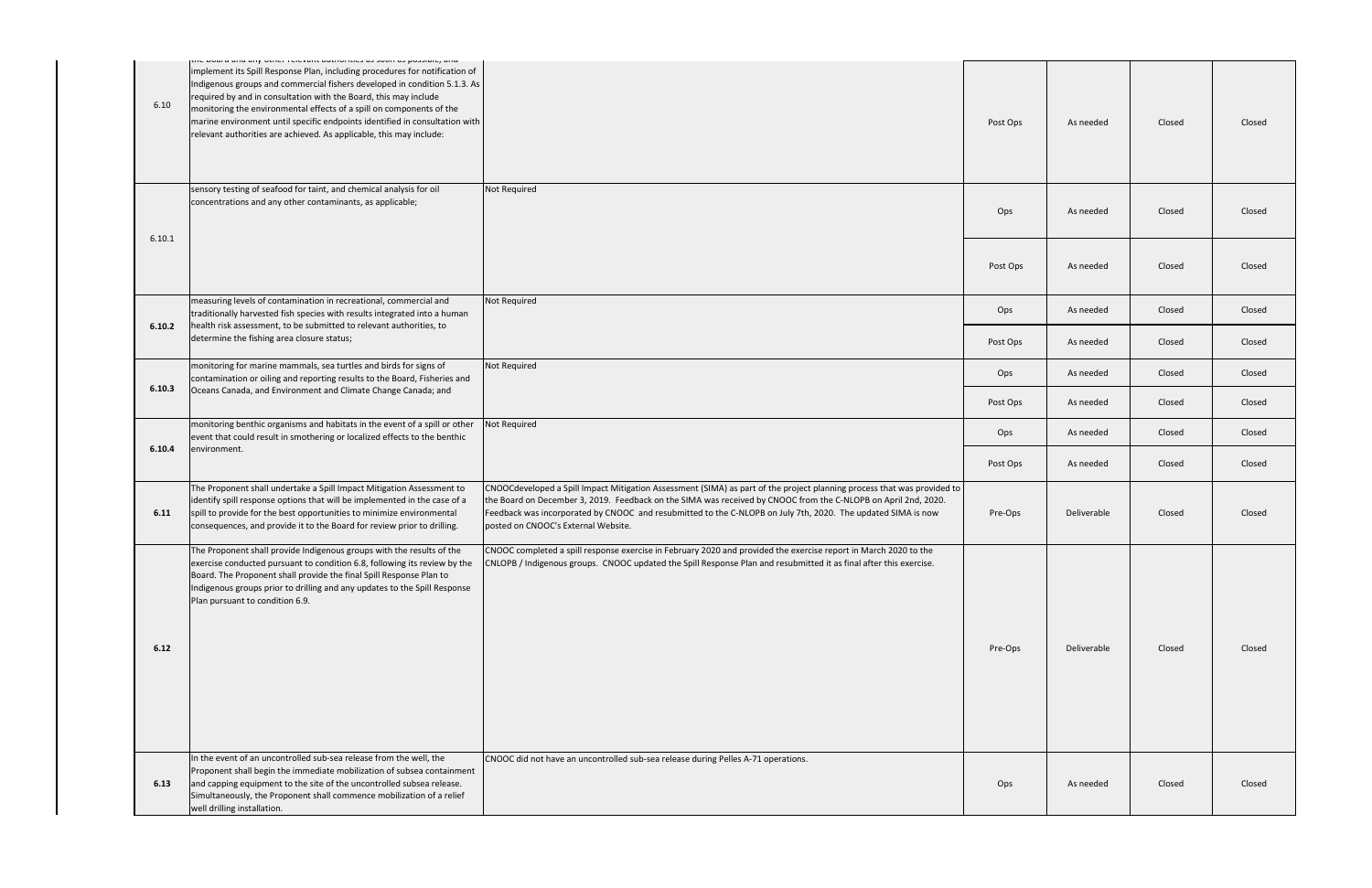|                                   | 6.14 | If drilling is anticipated in water depths in excess of 2500 m or less than<br>500 m, the Proponent shall undertake further analysis to confirm the<br>capping stack technology selected can be deployed and operated safely at<br>the proposed depth and submit this analysis to the Board for approval.                                                                                                                                                                                      | CNOOC has no plans for drilling in water depths in excess or 2500m or less than 500m for the 2021 drilling campaign.                                                                                                                                                                                                                                                                                                                                                                                                                       | Pre-Ops    | As needed   | Closed  | Closed  |
|-----------------------------------|------|------------------------------------------------------------------------------------------------------------------------------------------------------------------------------------------------------------------------------------------------------------------------------------------------------------------------------------------------------------------------------------------------------------------------------------------------------------------------------------------------|--------------------------------------------------------------------------------------------------------------------------------------------------------------------------------------------------------------------------------------------------------------------------------------------------------------------------------------------------------------------------------------------------------------------------------------------------------------------------------------------------------------------------------------------|------------|-------------|---------|---------|
|                                   | 6.15 | In the event of an accident or malfunction, the Proponent shall comply<br>with the requirements of the Accord Acts and the Canada-Newfoundland<br>and Labrador Offshore Financial Requirement Regulations and the                                                                                                                                                                                                                                                                              | CNOOC did not have an accident or malfunction occur during Pelles A-71 operations.                                                                                                                                                                                                                                                                                                                                                                                                                                                         | Ops        | As needed   | Closed  | Closed  |
|                                   |      | requirements described in the Compensation Guidelines Respecting<br>Damages Relating to Offshore Petroleum Activity.                                                                                                                                                                                                                                                                                                                                                                           |                                                                                                                                                                                                                                                                                                                                                                                                                                                                                                                                            | Post Ops   | As needed   | Closed  | Closed  |
|                                   | 6.16 | The Proponent shall report annually to the Board on the effectiveness of<br>operating procedures and cessation of work or activity thresholds,<br>established for operating in poor weather, high sea state, and sea ice or<br>iceberg conditions. The report shall include a description of any<br>modifications to operations implemented in response to adverse<br>environmental conditions, in accordance with the Newfoundland Offshore<br>Petroleum Drilling and Production Regulations. | CNOOC submitted a comprehensive environment report "Atlantic Canada Flemish Pass Exploration Drilling Project: Pelles A-<br>71 Environmental Report" that includes the information identified in Condition 6.16.                                                                                                                                                                                                                                                                                                                           | Post Ops   | Deliverable | Closed  | Closed  |
|                                   | 7.1  | The Proponent shall submit to the Board a schedule for each condition set<br>out in this Decision Statement at least 30 days prior to the start of drilling<br>program. This schedule shall detail all activities planned to fulfill each<br>condition set out in this Decision Statement and the commencement and<br>estimated completion month(s) and year(s) for each of these activities.                                                                                                  | CNOOC began meeting with the C-NLOPB on a regular basis, commencing in November 2019, to discuss the<br>Implementation schedule detailed in this document. Submissions to date were provided to the C-NLOPB on February 7,<br>March 6, September 28 in 2020, March 16, 2021 and December 14th, 2021.                                                                                                                                                                                                                                       | Pre-Ops    | Deliverable | Closed  | Closed  |
| Implementation<br><b>Schedule</b> | 7.2  | days prior to the start of the drilling program. The schedule shall indicate<br>the commencement and estimated completion month(s) and year(s) and<br>duration of each of these activities.                                                                                                                                                                                                                                                                                                    | The Proponent shall submit to the Board a schedule outlining all activities (CNOOC provided the C-NLOPB with a schedule outlining project activities with the original OA submission. CNOOC has<br>required to carry out all phases of the Designated Project no later than 30 provided a list of all key project activities in section 2.3 of the 2021 CEAA Closure Report.                                                                                                                                                               | Pre-Ops    | Deliverable | Closed  | Closed  |
|                                   | 7.3  | until completion of all activities referred to in each schedule.                                                                                                                                                                                                                                                                                                                                                                                                                               | The Proponent shall submit to the Board in writing an update to schedules CNOOC will provide a written update to the C-NLOPB for the schedules referred to conditions 7.1 and 7.2 no later than<br>referred to in conditions 7.1 and 7.2 every year no later than December 31, December 31 every year until the completion of all activities. A submission was completed December 15th, 2021 for<br>operations in 2021. A revised schedule will be issued upon confirmation of all activitied referred to in the schedule being<br>closed. | Ops        | Deliverable | Closed  | Closed  |
|                                   |      |                                                                                                                                                                                                                                                                                                                                                                                                                                                                                                |                                                                                                                                                                                                                                                                                                                                                                                                                                                                                                                                            | Post Ops   | Deliverable | Closed  | Closed  |
|                                   | 7.4  | The Proponent shall provide to the Board revised schedules if any change<br>is made to the initial schedules referred to in condition 7.1 and 7.2 or to<br>any subsequent update(s) referred to in condition 7.3, upon revision of the<br>schedules.                                                                                                                                                                                                                                           | A submission of a revised schedule was completed December 14th, 2021 for operations that occurred in 2021.                                                                                                                                                                                                                                                                                                                                                                                                                                 | <b>ALL</b> | As needed   | Closed  | Closed  |
|                                   | 8.1  | The Proponent shall maintain all records required to demonstrate<br>compliance with the conditions set out in this Decision Statement. The<br>Proponent shall provide the aforementioned records to the Board or the<br>Agency upon demand within a timeframe specified by the Board or the<br>Agency.                                                                                                                                                                                         | CNOOC will maintain all records to demonstrate compliance with the conditions set out in this document and can be<br>provide upon request from the Board or Agency.                                                                                                                                                                                                                                                                                                                                                                        | <b>ALL</b> | As needed   | Ongoing | Ongoing |